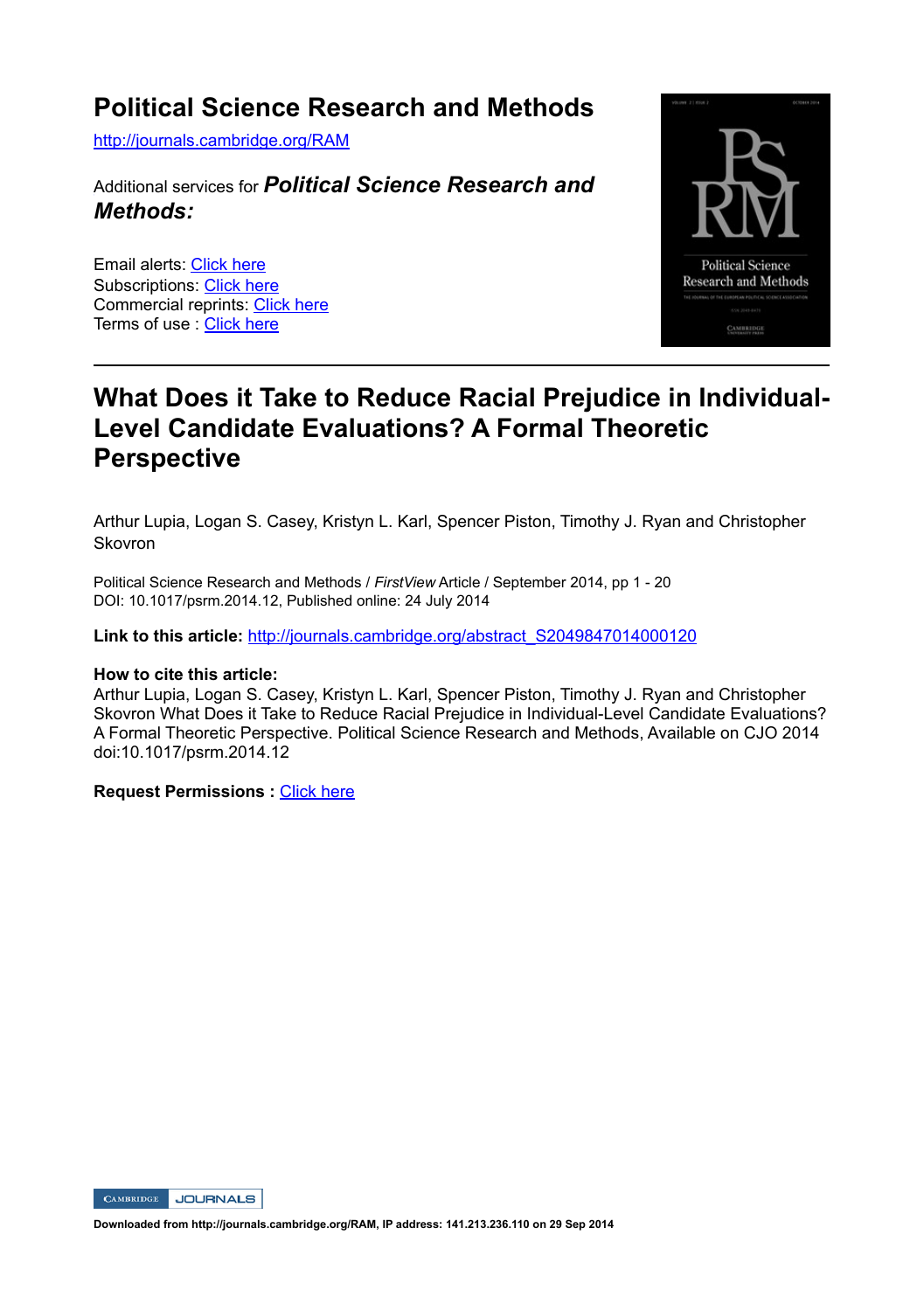© The European Political Science Association, 2014 doi:10.1017/psrm.2014.12

## What Does it Take to Reduce Racial Prejudice in Individual-Level Candidate Evaluations? A Formal Theoretic Perspective\*

## ARTHUR LUPIA, LOGAN S. CASEY, KRISTYN L. KARL, SPENCER PISTON, TIMOTHY J. RYAN AND CHRISTOPHER SKOVRON

nti-black prejudice affects how some citizens evaluate black candidates. What does it take to reduce the role of prejudice in these evaluations? Using logical implications of relevant psychological phenomena, this article take to reduce the role of prejudice in these evaluations? Using logical implications of stereotypical information is insufficient to reduce evaluative prejudice. Instead, citizens must associate this prejudice with adverse effects for themselves in contexts that induce them to rethink their existing racial beliefs. These findings explain important disagreements in empirical prejudice research, as only some empirical research designs supply the conditions for prejudice reduction predicted here. This study also clarifies why similarly situated citizens react so differently to counter-stereotypical information. In sum, we find that prejudice change is possible, but in a far narrower set of circumstances than many scholars claim.

**M** any people viewed the election of Barack Obama as president in 2008 as a sea<br>change in how citizens evaluate political candidates. Thernstrom (2008), for<br>their children it really is true; the color of your skin will no change in how citizens evaluate political candidates. Thernstrom (2008), for example, claimed that an Obama presidency ''will allow black parents to tell their children, it really is true: the color of your skin will not matter.'' Such effects would be important, as anti-black prejudice has long affected how some Americans evaluate political candidates (Hutchings and Valentino [2004](#page-19-0); Kinder [1998\)](#page-19-0). When can new information, of the kind supplied by greater exposure to black officeholders, make people less prejudiced in their subsequent evaluations of black candidates?

According to the contact hypothesis (Allport [1954\)](#page-18-0), increased interactions between members of racial groups can reduce prejudice. While Allport identified additional conditions for contact to reduce prejudice (equal status among groups, shared goals, genuine acquaintance and support from authorities), these requirements are few in number. Many scholars have examined Allport's hypothesis. Using meta-analyses, Pettigrew and Tropp ([2006\)](#page-19-0) conclude that Allport's conditions are not necessary for contact to reduce prejudice. Indeed, 94 percent of the studies they examine ''show an inverse relationship between contact and prejudice'' (Pettigrew and Tropp [2006,](#page-19-0) 757), leading them to claim that ''contact typically reduces intergroup prejudice'' (2006, 751).

<sup>\*</sup> Arthur Lupia is the Hal R. Varian Collegiate Professor in the Department of Political Science, University of Michigan, 5700 Haven Hall, Ann Arbor, MI 48109-1045 (lupia@umich.edu). Logan S. Casey (lscasey@umich.edu), Kristyn L. Karl (krislm@umich.edu) and Christopher Skovron (cskovron@umich.edu) are graduate students in the Department of Political Science, University of Michigan. Spencer Piston is Assistant Professor, Department of Political Science, Syracuse University, 100 Eggers Hall, Syracuse, NY 13244-1020 (spiston@maxwell.syr.edu). Timothy J. Ryan is Assistant Professor, Department of Political Science, University of North Carolina, 361 Hamilton Hall, Chapel Hill, NC 27599-3265 (tjryan@umich.edu).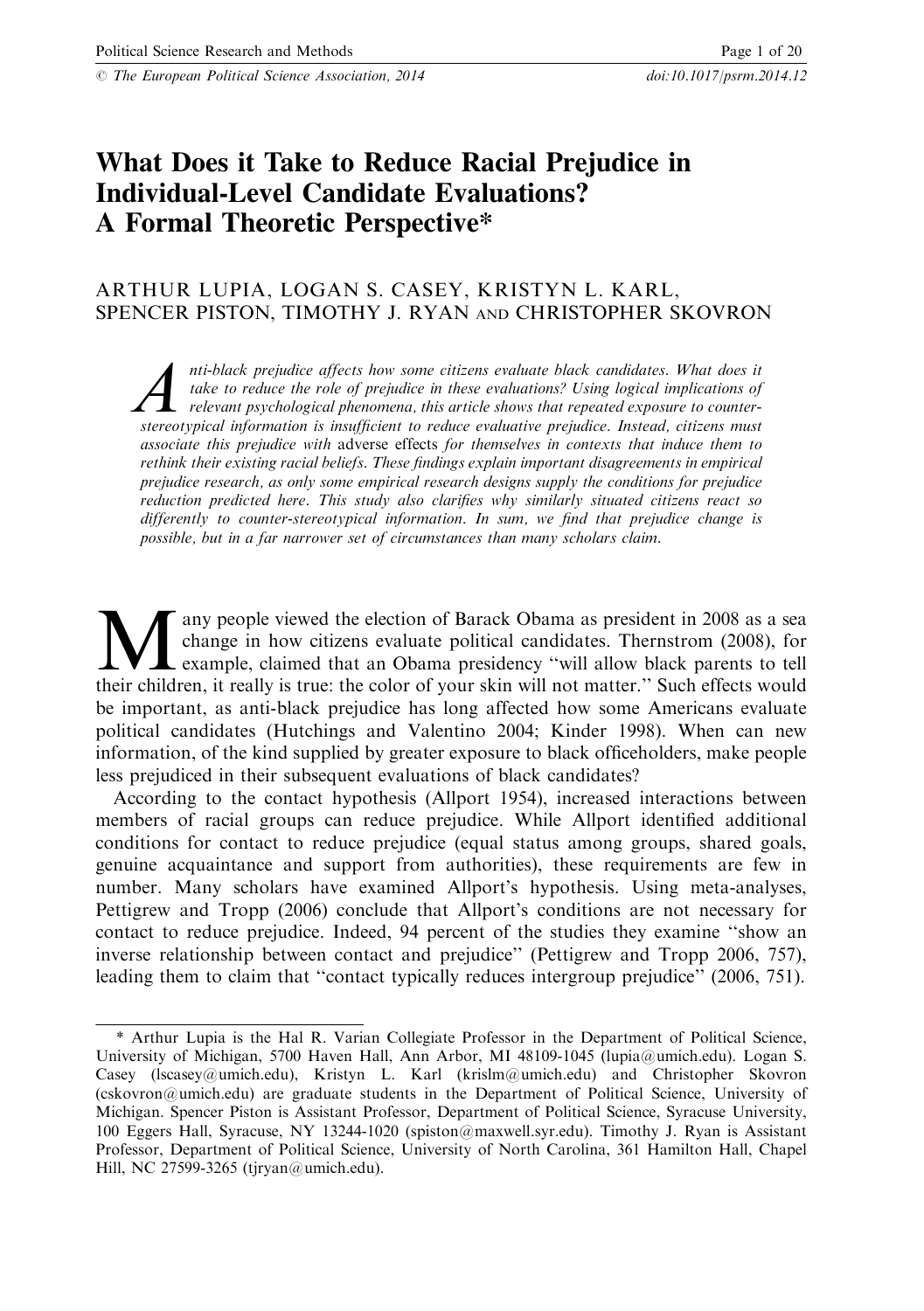Other studies adopt a similar theme. Hajnal ([2001,](#page-19-0) 604), for example, argues that ''The greater the number of African Americans elected to positions of power, the more whites will learn about the effects of their leadership, the less they will fear it, and the more likely they will be to vote for black candidates in the future.'' He finds that as white voters learn about black mayors, their subsequent evaluations are less prejudiced. He argues that a black incumbent ''essentially changes the way that many white Americans think about the black community and therefore subtly alters the nature of racial politics and race relations in this country'' (Hajnal [2007](#page-19-0), 3).

Some studies, however, show continuing prejudice. Hutchings [\(2009](#page-19-0)) finds that even in the wake of Barack Obama's election, the level of white prejudice against blacks and its effects on policy attitudes remain as high as they were twenty years ago (also see Tesler and Sears [2010\)](#page-20-0). So disagreement persists about how anti-black prejudice affects candidate evaluations (Paluck and Green [2009](#page-19-0)).

Most studies on how new information affects evaluative prejudice focus on the role of a single psychological or contextual factor. Few studies examine how interactions among such factors affect race-related information processing. As Pettigrew and Tropp ([2006\)](#page-19-0) argue, ''more elaborate models are needed to integrate and account for these varied intergroup effects...multilevel models that consider both positive and negative factors in the contact situation, along with individual, structural, and normative antecedents of the contact, will greatly enhance researchers' understanding of the nature of intergroup contact effects'' (768). In political science, such models are especially valuable, since analysts are often less interested in context-free findings about psychological processes and more interested in how such processes interact with important aspects of political contexts to influence behaviors and outcomes.

In this article, offer such a model. The model builds from points of consensus in research on how people process racial information. It produces distinct conditions for new information to reduce the role of racial prejudice in subsequent candidate evaluations.

These conditions (that is, distinct combinations of perceptions, feelings, incentives and politically relevant contextual factors) reveal numerous situations in which repeated exposure to counter-stereotypical information is insufficient to reduce evaluative prejudice. We find that prejudice reduction requires more than contact with, or exposure to, counter-stereotypical information. It requires individuals to recognize the personal consequences of their own prejudice, an external incentive to reconsider their beliefs *and* a social context that makes such reconsideration likely to be worthwhile. The joint logical implication of these conditions is to narrow the set of circumstances in which prejudice change is logically reconcilable with basic facts about political contexts and how people process racial information. In other words, we find that even when many currently claimed conditions for prejudice change are met, there are many people for whom evaluative prejudice will not decline.

The article continues as follows. First, we describe how a model can complement extant empirical studies. Then we develop a new model and use it to clarify how new information affects evaluative prejudice. Finally, we discuss the broader implications for racial prejudice in future candidate evaluations.

## BACKGROUND

In this section, we offer a brief overview of research on prejudice change. We first describe contradictory conclusions in the empirical literature. Some people argue that prejudice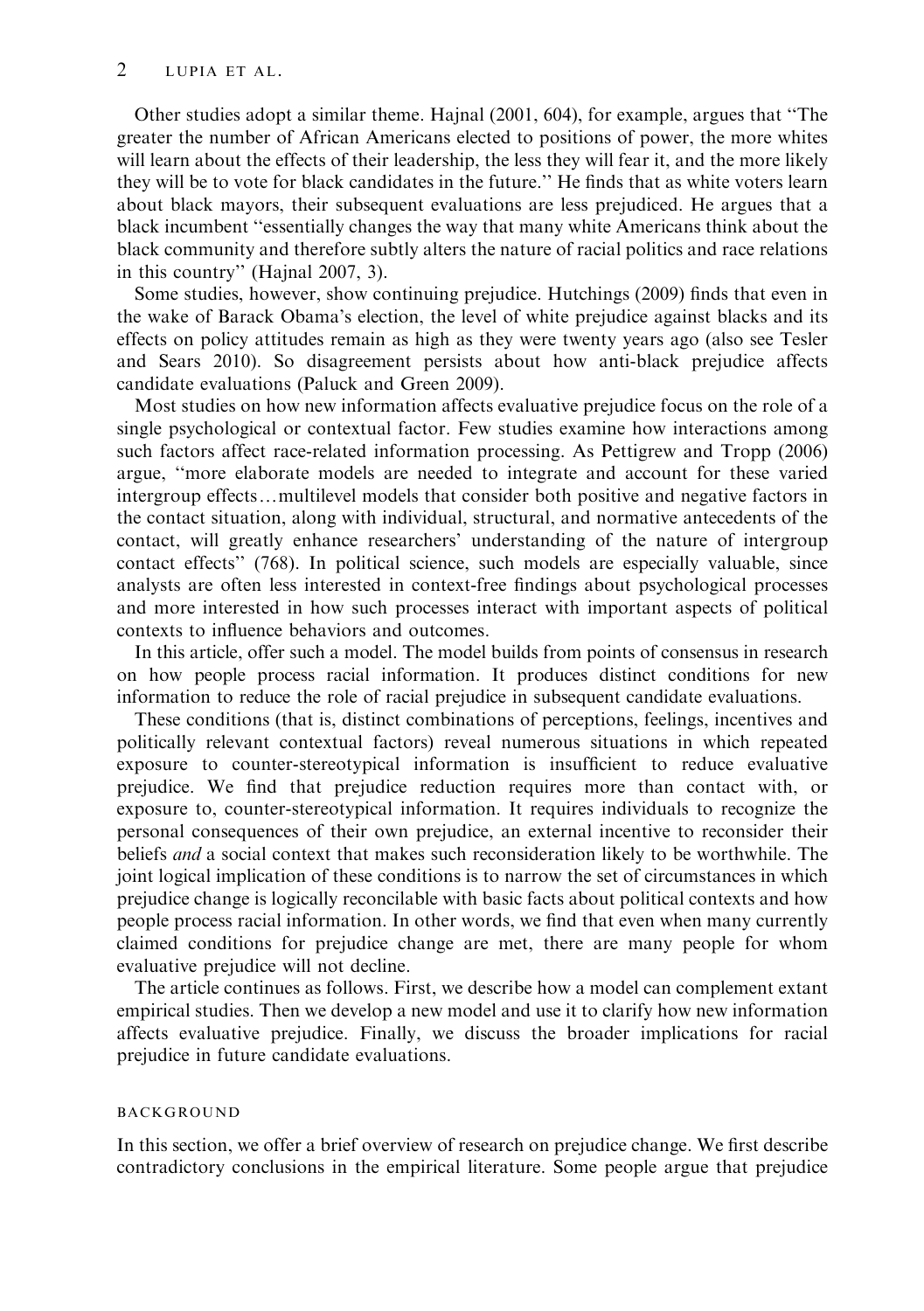change is easy, while others argue that it is not. We then discuss how a formal model can complement and extend the meaning of existing empirical work by clarifying when various findings best apply to specific situations.

Allport, a common point of reference in prejudice research, defines prejudice as ''an antipathy based upon a faulty and inflexible generalization. It may be felt or expressed. It may be directed toward a group as a whole, or toward an individual because he is a member of that group'' (1954, 9). Some subsequent definitions offer different criteria. Some do not require false beliefs (Eagly and Diekman [2005](#page-18-0)), while others allow positive prejudice (Schuman and Harding [1964](#page-20-0); Dienstbier [1970;](#page-18-0) Sniderman and Stiglitz [2008\)](#page-20-0). While we focus our narrative on anti-black prejudice due to its historical importance, our findings also apply to positive-true, negative-true, positive-false and negative-false prejudices. In other words, our treatment will allow prejudice to stem from true or false beliefs (and we will clearly differentiate such cases as we proceed).

When can we expect new information to change the role of prejudice in subsequent evaluations? Allport's (1954) *contact hypothesis* provides a focal answer. Many people interpret his hypothesis as ''contact decreases prejudice.'' But Allport argued that contact is not enough, and that it reduces prejudice only in the presence of equal status among groups, common goals, acquaintance potential and the support of authority.

Subsequent research challenges Allport's claim. Most notably, Pettigrew and Tropp [\(2006](#page-19-0)) identify hundreds of studies in which contact reduces prejudice without satisfying Allport's conditions. Pettigrew and Tropp conclude that ''contact typically reduces intergroup prejudice'' (2006, 751).

Kurzban, Tooby and Cosmides reach a similar conclusion ([2001,](#page-19-0) 15391). In their experiment, subjects answer questions about two teams. Each team has black and white members. The authors expect that ''[t]he strength of race encoding will be diminished by creating a social context in which (i) race is no longer a valid cue...and (ii) there are alternate cues that do reliably indicate coalitional affiliation'' (15388). They find that ''subjects bring the tendency to categorize by race with them into the experiment, but then begin to lose it as the circuitry detects that it no longer predicts relevant coalitions within this context'' (15390). They conclude ''What is most striking about these results is just how easy it was to diminish the importance of race by manipulating coalition'' (15391).

Gaertner and Dovidio ([1986](#page-19-0)) conclude differently, finding that prejudice does not disappear as much as it changes form, a phenomenon they call aversive racism. As Fiske [\(1998,](#page-18-0) 360) describes, when people's ''behavior can be explained away by other factors (i.e., when they have a non-racial excuse), or when situational norms are weak, ambiguous, or confusing... then aversive racists are more likely to discriminate overtly because they can express their racist attitudes without damage to their nonracist self-concept.''

Research on motivated reasoning yields similar findings. Sinclair and Kunda [\(1999](#page-20-0)), for example, exposed experimental subjects to an ''authority figure'' who evaluated their work. The experimenters randomly assigned subjects to receive positive and negative feedback from a black or white authority figure.<sup>1</sup> When a black authority figure offered praise, subjects described him positively. When a black authority figure offered criticism, subjects used negative racial stereotypes to denigrate the authority. Specifically, ''a Black professor who delivers praise may be categorized and viewed as a professor, whereas a Black professor

<sup>1</sup> The authority figure is presented as nearby but in a different location. He communicates with subjects via video. A common video is used across subjects within an experimental group, which allows the identical presentation of the stimulus within experimental groups.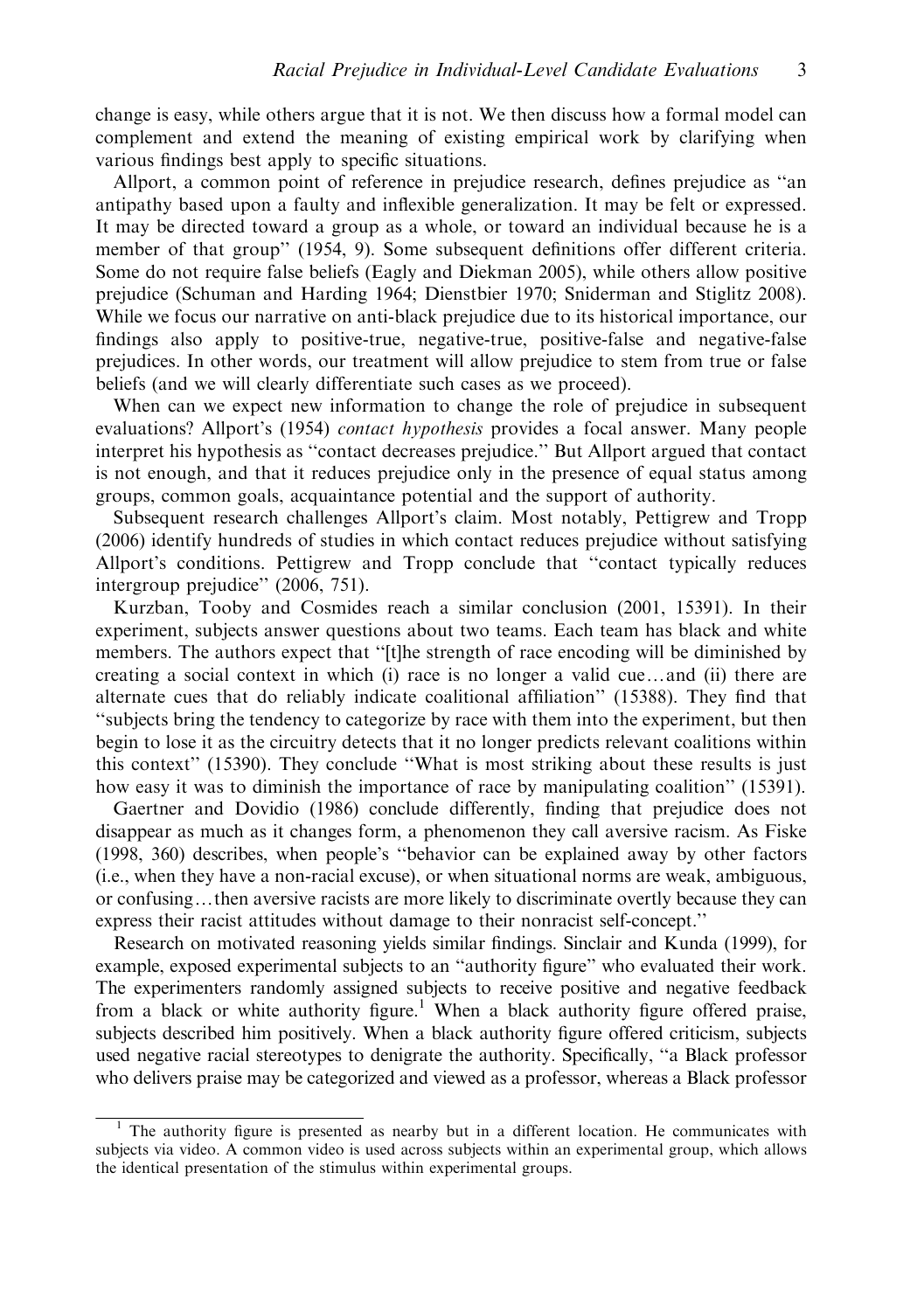who delivers criticism may be categorized and viewed as a Black person'' (Sinclair and Kunda [1999](#page-20-0), 885). In this context, increased contact does not reduce evaluative prejudice.

Political science also finds persistent prejudice (see, for example, Kuklinski and Hurley [1994;](#page-19-0) Sniderman and Piazza [2002;](#page-20-0) Kawakami et al. [2009](#page-19-0)). Hochschild [\(2001,](#page-19-0) 324), for example, shows that many whites continued to hold a wide range of mistaken attitudes about blacks. She also showed that these attitudes correlate with opposition to policies that benefit blacks. So despite ostensibly having access to the same historical information about blacks, many whites sustain false beliefs about blacks in their broader political worldviews.

These literatures provide valuable insights, but they do not converge on the conditions under which we can expect new information to reduce evaluative prejudice. So, when and how does prejudice change? As mentioned above, one answer comes from Pettigrew and Tropp ([2006\)](#page-19-0). They claim that ''94% of the samples [in a meta-analysis] show an inverse relationship between contact and prejudice'' (757).

To understand why prejudice persists in political contexts, we need to ask "94% of what?" Meta-analyses compile hundreds of individual findings, many of which come from experiments that vary a single value of a single factor. Most designs are not built to capture dynamic relationships among psychological and contextual variables. Similarly, when thinking about Sinclair and Kunda's experiment, it is worth noting that the authority figure's race, and his praise or criticism, constitute nearly all of the information that the experimenters give subjects. Many political environments send more diffuse and uncertain messages. Moreover, the experiment's design makes the black authority figure impinge directly on subjects' self-esteem. In politics, by contrast, people often ignore people with whom they disagree. So the question remains: when can we expect new information to change the role of prejudice in subsequent evaluations?

In what follows, we use a model to answer this question. Among other things, the model implies that the context created by Kurzban, Tooby and Cosmides ''erases'' race because it gives subjects opportunities to experience, and incentives to act, upon the harm that their anti-black attitudes can cause. Sinclair and Kunda's context, by contrast, offers no such opportunities or incentives. Hence, it is not so much that the truth of one scholar's claim falsifies another's claim. Rather, it is that these empirical contexts differ significantly in the feedback, and the motivations for change, that they supply to prejudiced people. While both studies generate increased intergroup contact, one study provides sufficient conditions for prejudice reduction, while the other does not.

### PREJUDICE IN A POLITICAL CONTEXT

We now develop a model of how new information about a black candidate affects the role of prejudice in subsequent evaluations. We seek a simple design that captures relevant political and psychological dynamics. We represent most of these dynamics with continuous variables. We use this continuity to complement and extend previous empirical findings. It does so by greatly expanding the set of cases in which we can characterize whether claims new information's effect on evaluative prejudice are logically consistent (or inconsistent) with basic political and psychological phenomena. The desired result is clarity about what combinations of person-attributes and context facilitate or inhibit the persistence of prejudice in evaluations.2

 $2$  This is a decision-theoretic model, in which we focus on how an individual processes different kinds of information in different kinds of contexts. The online appendix features a game-theoretic version of the model. In it, information recipients consider information providers' motives, and vice versa, when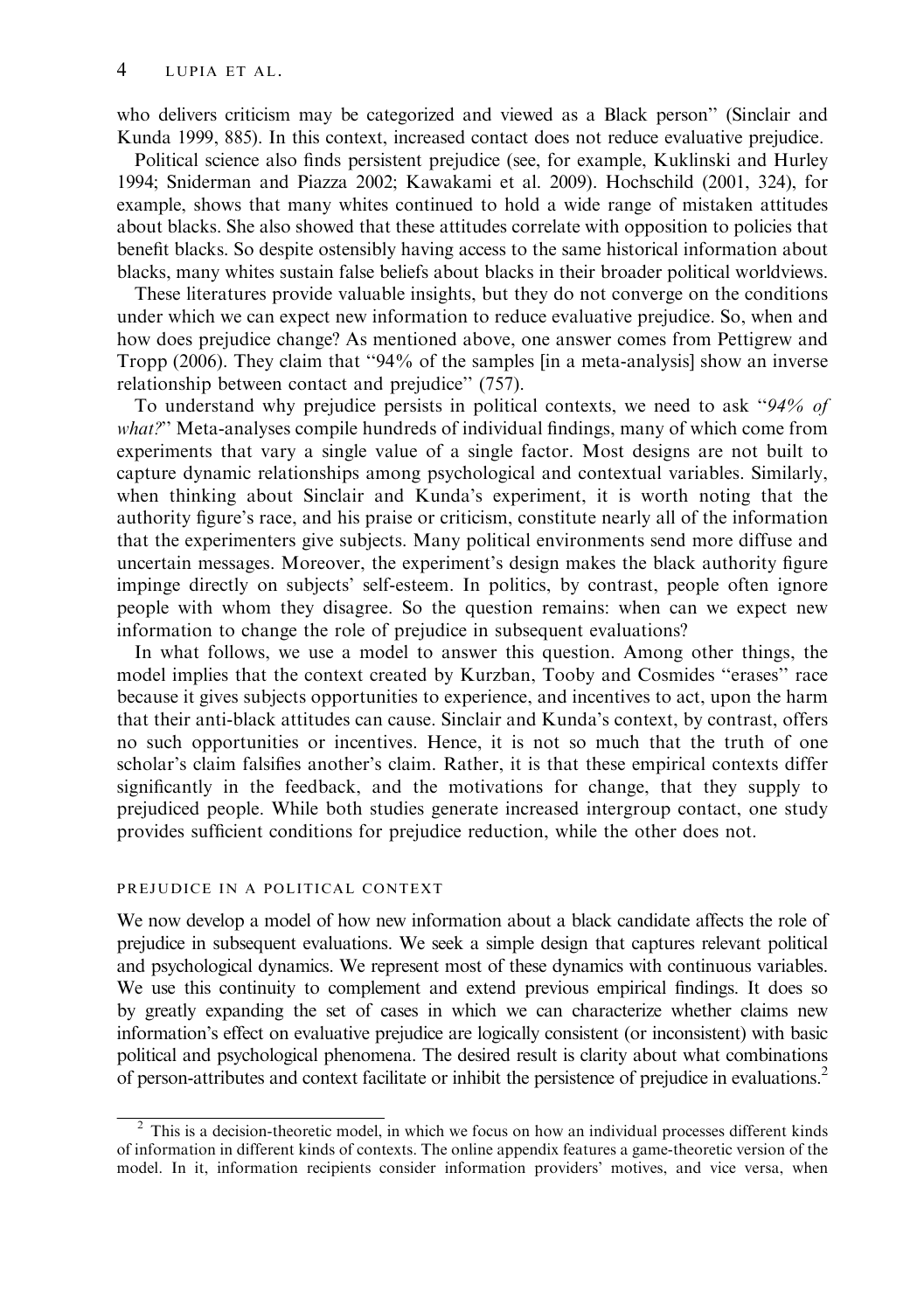The model focuses on a Citizen's actions and beliefs. The Citizen's task is to make  $N+1$  candidate evaluations. The first evaluation occurs in the "present." The next N periods occur in the ''future.'' The Citizen benefits by favorably evaluating candidates who better serve his goals.

Contacts inform the Citizen about candidates. Collectively, contacts represent various sources (for example, neighbors, co-workers, websites, newspapers, cable news channels, interest groups, political parties or direct contact with candidates themselves) from which citizens obtain information about the correspondence between a candidate's race and other politically relevant attributes or skills. Their information's accuracy may be inconsistent.

[Figure 1](#page-6-0) depicts events that precede [\(Figure 1a](#page-6-0)) and follow [\(Figure 1b](#page-6-0)) each candidate evaluation. Each period begins by setting the values of two factors: (1) the relationship between a candidate's race and politically relevant abilities and (2) the accuracy of available information about this relationship. We now describe the model in greater detail.

## How a Candidate's Race and Skill Relate to the Citizen's Political Goals

In each period, the Citizen evaluates two candidates with respect to a goal. Each evaluation represents a vote, an answer to a poll question, a response to a neighbor's question or internal considerations of candidate-related feelings. An evaluation is basically any chance to offer an opinion on a candidate relative to an alternative.

Goals in this model represent a citizen's motives for evaluating a candidate in a particular way. Goals can represent material aspirations (for example, getting a certain policy passed), representational aspirations (for example, wanting legislators to reflect a particular group's desires), non-material aspirations (for example, helping society or himself live in accordance with a particular moral or ethical standard) or combinations of the above.

The Citizen receives higher utility by favoring candidates who best achieve his goal in the current period. We represent this situation by saying that in each period, one candidate is more *skilled* than the other. Skill represents a candidate's relative ability to achieve the Citizen's goal in that period. Hence, the  $N + I$  evaluations can represent the Citizen's need to evaluate candidates on  $N + 1$  topics (to judge a candidate with respect to  $N + 1$  goals), the Citizen's need to evaluate at different times, or combinations of these needs.

In addition to skill levels, candidates have racial identities. In each period, one candidate is black and the other is white. We denote the Citizen's evaluation in period  $i$ ,  $i \in \{1,\ldots, N+1\}$  as  $V_i \in \{0, 1\}$ .  $V_i = 1$  denotes the Citizen favoring the black candidate, and  $V_i = 0$  denotes the Citizen favoring the white candidate.

To reflect the fact that a candidate's abilities vary across citizens' goals, we say that the black candidate is more skilled than the white candidate in some periods, while in other periods the opposite is true. Let  $S_i \in \{0, 1\}$  denote the black candidate's *relative skill level* in period *i*.  $S_i = I$  means that the black candidate is more skilled than the white candidate, and  $S_i = 0$  means the opposite.

Skills are independently determined in each period.  $s \in [0, 1]$  is the (exogenous) probability that the black candidate is more skilled  $(S<sub>i</sub> = 1)$  in any given period, while  $1 - s$  is the probability that the black candidate is less skilled. High s-values represent

<sup>(</sup>F'note continued)

interpreting information. We developed the simpler model after realizing that it could produce the same focal insights as the original version.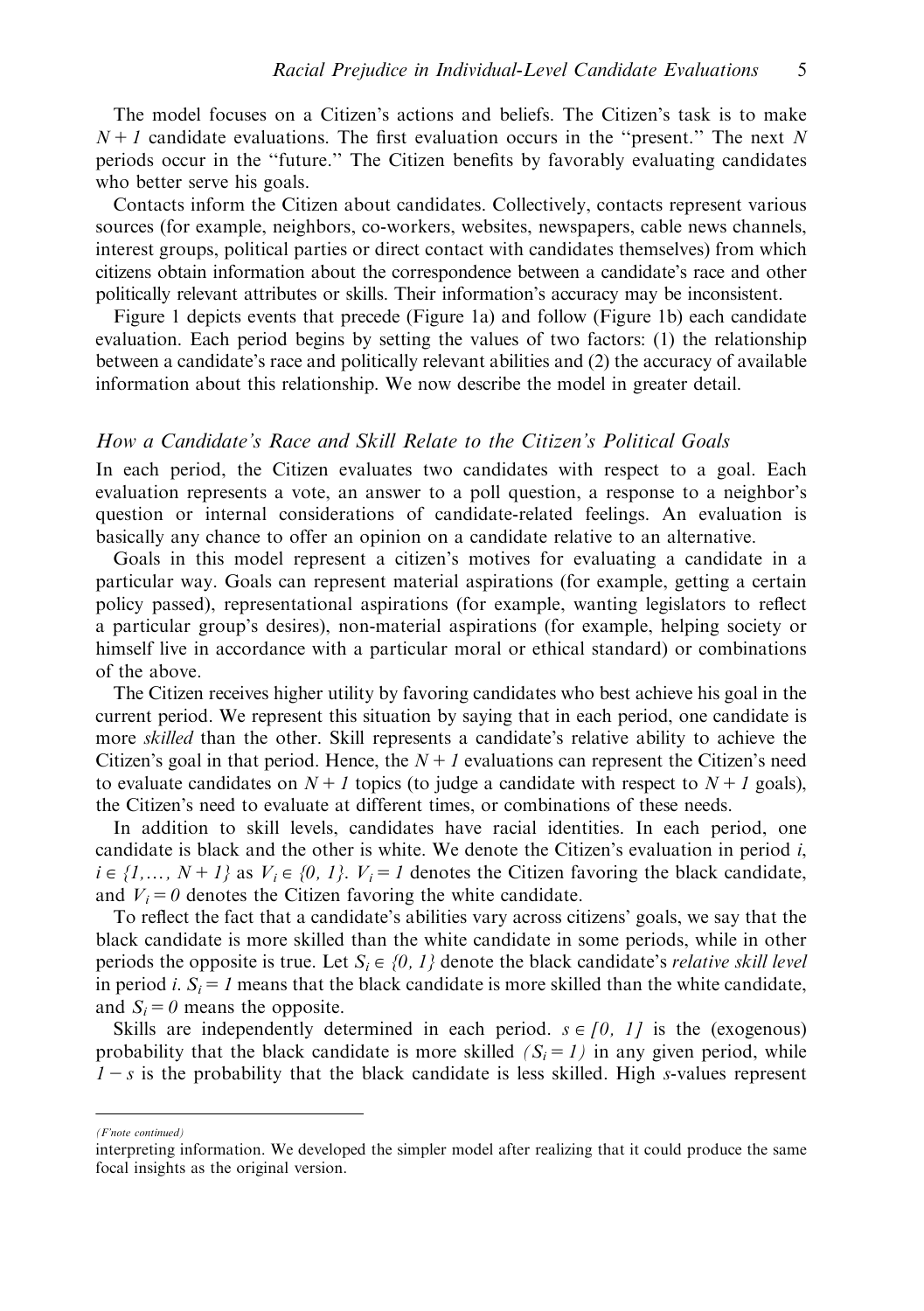<span id="page-6-0"></span>

*Note*: the Citizen sees a message but may be uncertain of the circumstances that produced it (as shown by the dotted line). He need not know the candidates' true skill levels  $(S_i)$  or the message's reliability  $(R_i)$ . The game continues to Fig. 1b at terminal nodes with that label.



*Note*: if a triggering event occurs  $(E_i = 1)$ , the Citizen can attempt introspection, which costs *k* and succeeds with probability *z*.

Fig. 1. Sequence of events in a single period

circumstances in which the black candidate is more skilled on average than the white candidate with respect to the citizen's goals. Low s-values represent the opposite circumstance. We assume that the Citizen need not know a candidate's true skill level,  $S_i$ , in any given period but may learn about it by means described below. The main analytic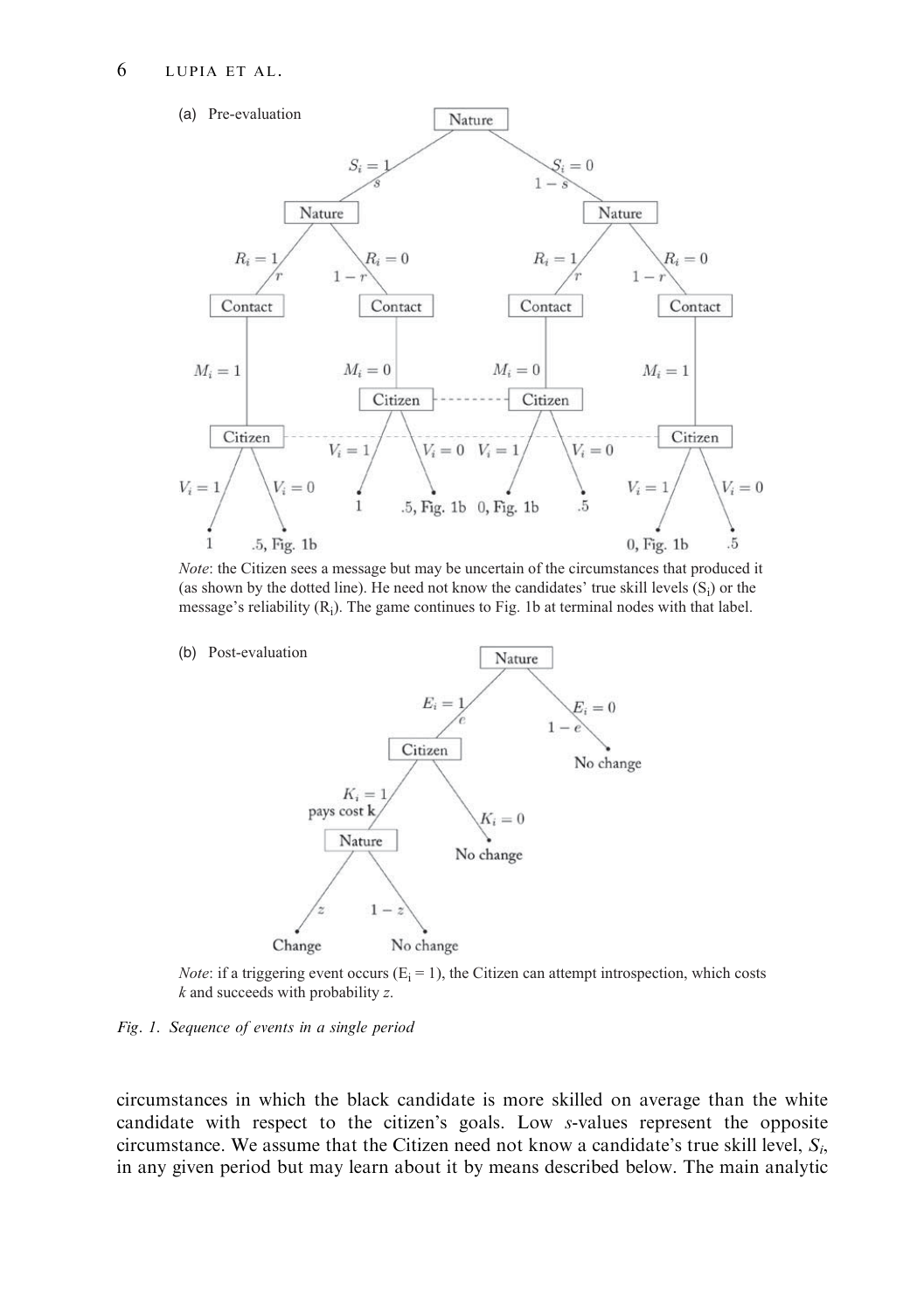focus of our model is to examine how the Citizen's beliefs about the relationship between race and skill (described above) interact with new information about this relationship from various contacts (described below) to affect the Citizen's evaluations over  $N + 1$ periods.

In each of these periods, if the Citizen favors the white candidate, he earns a utility of 0.5. The Citizen's utility from favoring a black candidate equals  $S_i$ . In other words, when the black (white) candidate is more skilled, favoring him yields the citizen greater utility than favoring the white (black) candidate. We assume that citizens do not always receive immediate feedback about whether or not they are favoring the candidate who is truly better for them. Below, we explain how a Citizen obtains such feedback.

Note that we have fixed the utility of selecting the white candidate not to indicate greater variance in the skill of a black candidate, but to reflect *relatively greater variance in* the Citizen's beliefs about the skill of a black candidate. Existing work suggests that in at least some cases, white voters are less certain about black candidates (see, for example, Hajnal [2001](#page-19-0)). It is also worth noting that this utility specification implies risk neutrality. This assumption is conservative relative to our main claim that conclusion prejudice persists in a broad set of circumstances (that is, the white candidate is perpetually favored). If we assume that citizens are risk averse, prejudice would be even more persistent than we show.

With this framing in hand, we can be more precise about what follows. While we solve the model for all possible values of all given parameters, we focus the narrative on cases in which contacts can reveal that the Citizen underestimates a black candidate or candidates because he uses race as a proxy for skill. In such cases, our question becomes ''Under what conditions will the Citizen learn to base subsequent evaluations on skill rather than race?'' Our answer depends on the beliefs described above and the learning opportunities described below.

## How Accurate is New Information?

Citizens obtain information about candidates from many sources including friends, family, media and direct encounters. We represent these opportunities by saying that before each evaluation, the Citizen receives new information.  $M_i = 1$  is the message, "The black candidate is higher skilled."  $M_i = 0$  is the opposite message. Each message is accurate  $(R<sub>i</sub> = 1)$  or not  $(R<sub>i</sub> = 0)$ . An accurate message conveys true information  $(M<sub>i</sub> = 1)$ when  $S_i = I$  and  $M_i = 0$  when  $S_i = 0$ ), while an inaccurate message does not  $(M_i \neq S_i)$ .

The Citizen observes each message's content but not its accuracy.  $r \in [0, 1]$  is the probability that a message  $(R_i = 1)$  is true, while  $1 - r$  is the probability that it is untrue. Accuracy,  $R_i$ , is independently determined in each period. High r-values represent circumstances in which the Citizen knows that his information is likely to be accurate from period to period. Low  $r$ -values represent opposite circumstances. Values of  $r$  near 0.5 represent citizens whose information is neither reliably true nor reliably false, on average.

With new information  $M_i$  in hand, the Citizen uses Bayes' rule to update his beliefs about the black candidate's period *i* skill level. For example, when  $M_i = 1$ , and the Citizen has the initial racial belief s, he subsequently infers that the probability that the black candidate is higher-skilled in period *i* is  $[rs]/[rs + (1 - r)(1 - s)]$  and when  $M<sub>i</sub> = 0$ , the Citizen infers that this probability is  $\frac{\int (1 - r)s}{\int (1 - r) + r(1 - s)}$ . In short, the Citizen bases his evaluations on his beliefs about the candidates' relative skill levels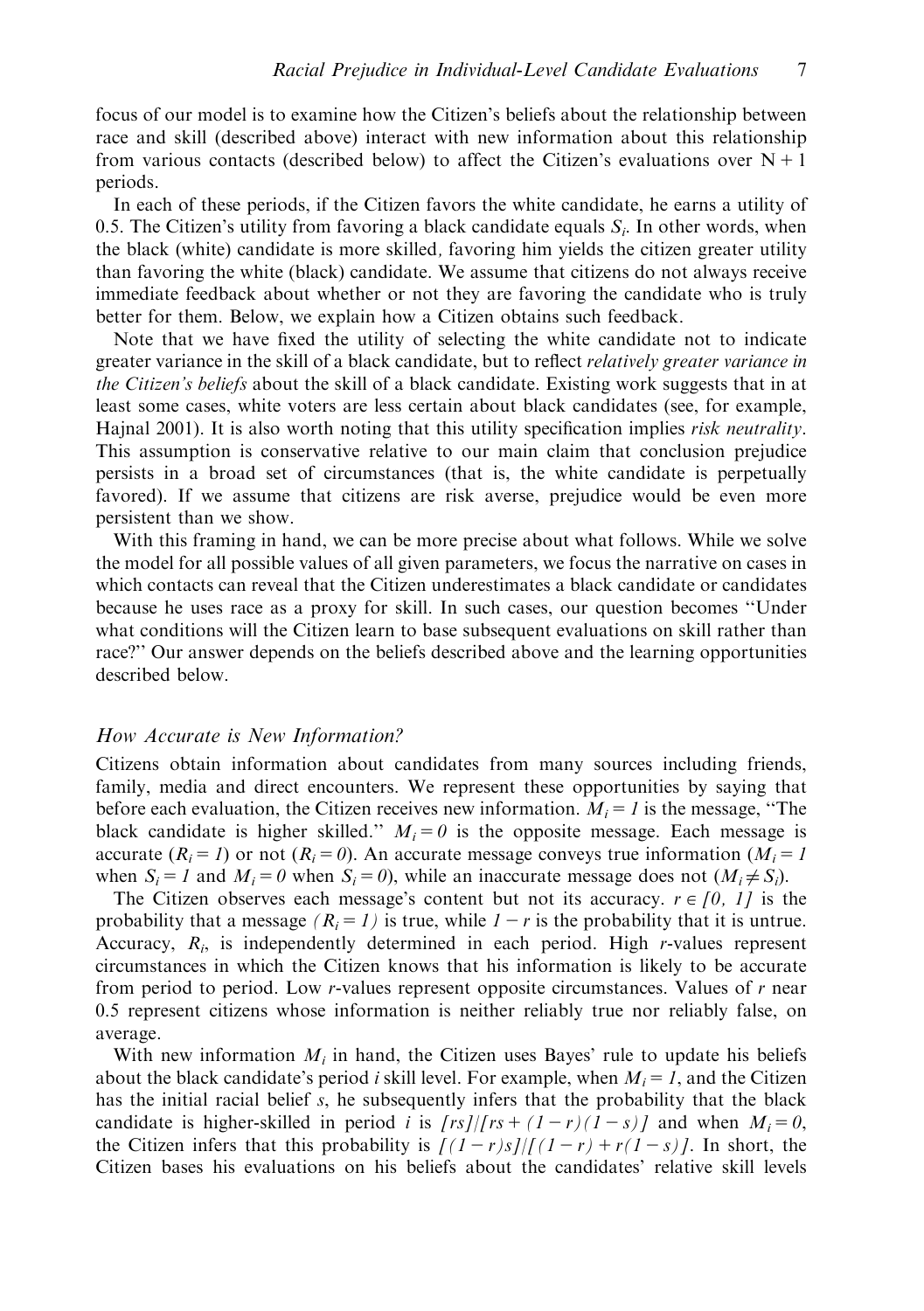described in the previous section and on information that he receives from sources of possibly varying reliability.<sup>3</sup>

## Feedback and a Chance to Rethink the Race-Skill Relationship

The model's final component represents opportunities for the Citizen to further update his beliefs about race and skill. This component of the model draws from research on information processing. Integrating these insights into the model described above allows us to identify conditions that facilitate or inhibit prejudice persistence.

One existing insight is that prejudice reduction requires ''inhibition of the automatically activated stereotype and activation of the newer personal belief structure. In other words, prejudice is the result of an automatic process but can be controlled under certain conditions'' (Devine [1989,](#page-18-0) 5). Accordingly, the post-evaluative process in our model (see [Figure 1b\)](#page-6-0) begins with an environmental trigger. Here, the trigger is evidence that the citizen favored the wrong candidate. Absent any such trigger, no post-evaluation processing occurs.

Specifically, after the Citizen makes an evaluation, Nature (that is, factors and actors outside of the model) provides feedback,  $E_i \in \{0, 1\}$ . With probability  $e \in (0, 1)$ , this feedback  $(E_i = 1)$  reveals the utility that the Citizen earned from his most recent evaluation,  $V_i$ . With probability  $1 - e$ , nothing is revealed  $(E_i = 0)$ . High e-values represent citizens who can observe the consequences of their evaluations. Low  $e$ -values represent circumstances in which citizens have no such ability—such as when a voter has difficulty understanding a president's influence on outcomes that matter to him.

A second insight that we leverage is that ''triggering conditions are the failure of a prediction and the occurrence of some unusual event'' (Holland et al. [1986](#page-19-0), 80). Accordingly, when  $E = 0$ , there is no such triggering stimulus and the Citizen's initial beliefs about race and skill remain intact when the period ends. The same outcome occurs if the Citizen learns that his utility is at least as high as he expected. The period continues only if the Citizen can observe that the candidate he favored was not best for him. In other words, the required trigger for the Citizen to rethink his beliefs about the relationship between a candidate's race and his ability to achieve the Citizen's goals is exposure to a stimulus that produces a realization such as ''I voted for McCain because I thought that blacks can't make the government work for people like me. Now I see from Obama that I was wrong.''

Following Holland et al.'s logic, we assume that the Citizen does not anticipate receiving contradictory feedback when rendering his evaluation in a given period. The Citizen's sole focus at that moment is on the expected benefit of favoring a given candidate in that period. So, absent an environmental trigger suggesting a mistake, the Citizen's feelings about his evaluation in period i are based on the inference he drew from his initial belief about race and skill and the updating process triggered by new information  $M_i$ .

When an environmental trigger reveals lower than expected utility, the Citizen may devote mental energy to preventing future errors (for example, ''Perhaps I would be better off thinking about a candidate's abilities rather than just his race''). We denote this situation as  $K_i \in \{0, 1\}$ .  $K_i = 1$  denotes introspection that can help the Citizen better recognize candidates' skills, while  $K_i = 0$  denotes no such thinking.

<sup>&</sup>lt;sup>3</sup> Without a loss of generality, we assume that the Citizen favors the black candidate if both candidates offer equal expected utility. If white candidates win ties, prejudice is not less likely.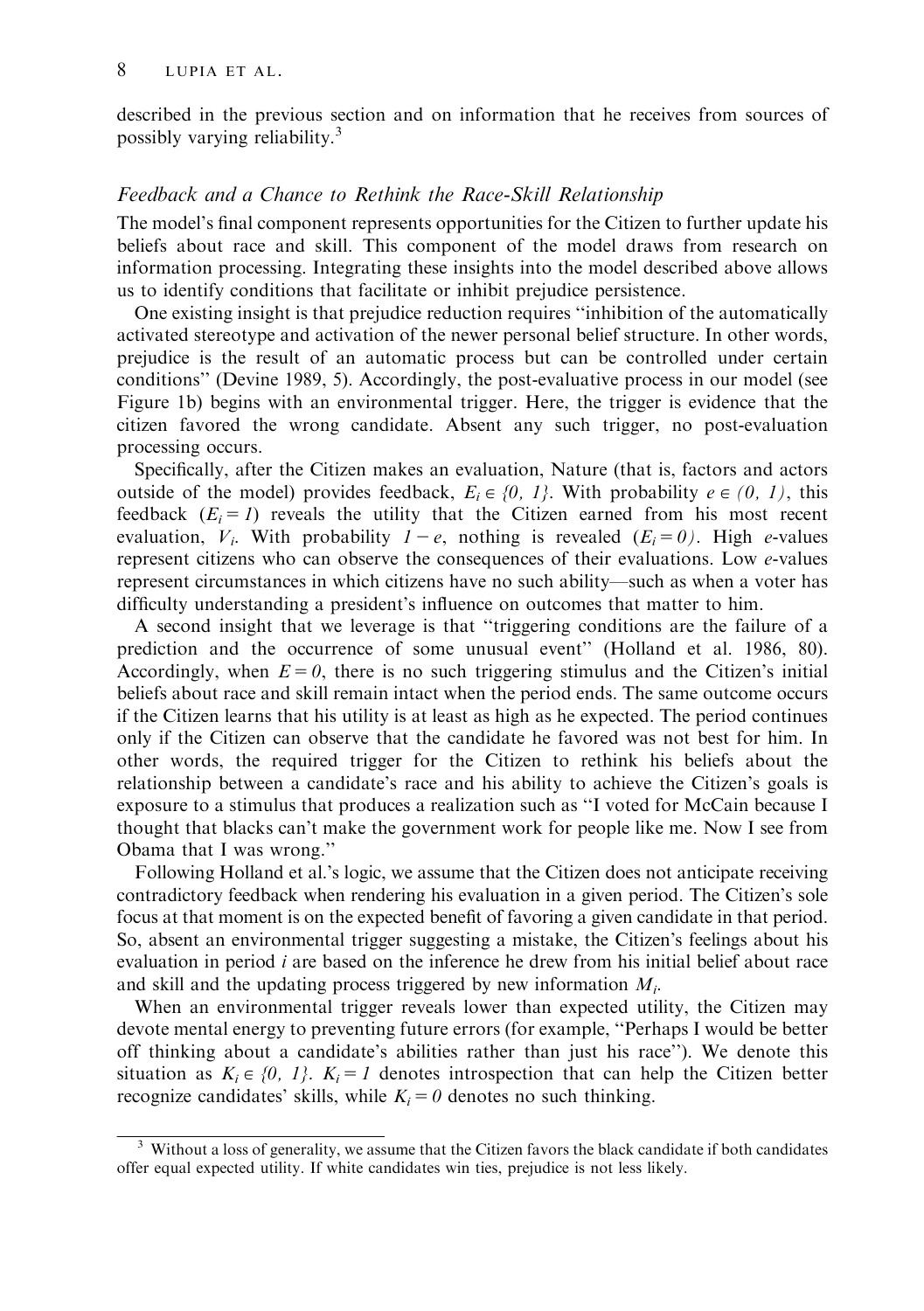$K > 0$  is the effort that such introspection requires. Low k-values represent cases in which introspection occurs automatically or subconsciously. High k-values represent cases in which belief changes require more effort. Another way to think of  $k$  is as the cost of introspection. Increasing costs in this context refer to the opportunity costs of seeking new information, the mental or emotional energy needed to reconsider one's beliefs, and the potential loss of support from similarly minded friends or family members.

When introspection occurs  $(K_i = 1)$ , the Citizen learns—with probability  $z \in [0, 1]$  how to observe true skill levels in future evaluations (he knows  $S_i$  for the next N periods). This representation follows Devine's description of an inhibitory connection that extinguishes the Citizen's initial racial belief and replaces it with a more accurate representation. With probability  $1 - z$ , introspection fails and leaves the Citizen's initial beliefs intact. High z-values represent people whose circumstances support belief change (for example, a person whose closest friends and co-workers are openly supportive of racial equality). Low z-values reflect Kandel, Schwartz and Jessell's contention that information processing can be characterized by severe psychological constraints—even for very motivated people ([1995,](#page-19-0) 651–66). These constraints can also be contextual, as occurs when a person's friends and co-workers reward prejudicial demonstrations (McDermott [2004\)](#page-19-0).

An implication of these assumptions is that the Citizen's expected utility from introspection is  $[z(N[s+0.5(1-s)])] + [(1-z)Nx]$ . Since this equation plays an important role in the analysis, we briefly describe its main components.

The component of the equation that begins with  $z$  is the value to the Citizen of successful introspection—of basing his next  $N$  evaluations on true knowledge of candidate skills rather than possibly faulty racial beliefs. In each period, the ex ante expected value of such wisdom is  $s + 0.5(1 - s)$ . Small values of this component represent cases in which the Citizen experiences little or no benefit from updating his racial beliefs. Large values represent cases in which such learning produces substantial benefits.

If introspection fails (the component of the equation that begins with  $1 - z$ ), then the Citizen expects to evaluate candidates as he did before. For now, we denote as  $x$  the expected utility of this outcome in a given period. High x-values represent circumstances in which the Citizen expects few negative consequences from continuing his current racial views. Low x-values represent cases in which he imagines that continuing his prejudice will have severe consequences (for example, unwanted policies, not living in accordance with a desired moral or ethical code, realizing that a mistaken belief about black intelligence may cause him problems in other domains—his grandchildren will see him as a racist, etc.). In the Conclusion, we solve for x's actual value (as it depends on how the Citizen initially evaluates candidates). We then integrate  $x$ 's true value into this equation to explain when introspection will occur.

This representation of prejudice change is similar to Kurzban, Tooby and Cosmides [\(2001](#page-19-0)). In both cases, the cognitive status of race is viewed as potentially flexible and as a product of social objectives. In their study and ours, an individual's abilities to achieve objectives are affected by whom they choose to support. A key difference between our work and theirs is that their conclusion is a useful *existence claim*. They conclude that race can be erased and present one experimental context that produces this outcome. We seek a more dynamic understanding that can be applied to a broader set of evaluative contexts.

Before turning to our findings, a final note about the model is in order. The model allows counter-stereotypical information to cause an individual's brain to commence an introspection sequence. It allows this information to make prejudiced people feel bad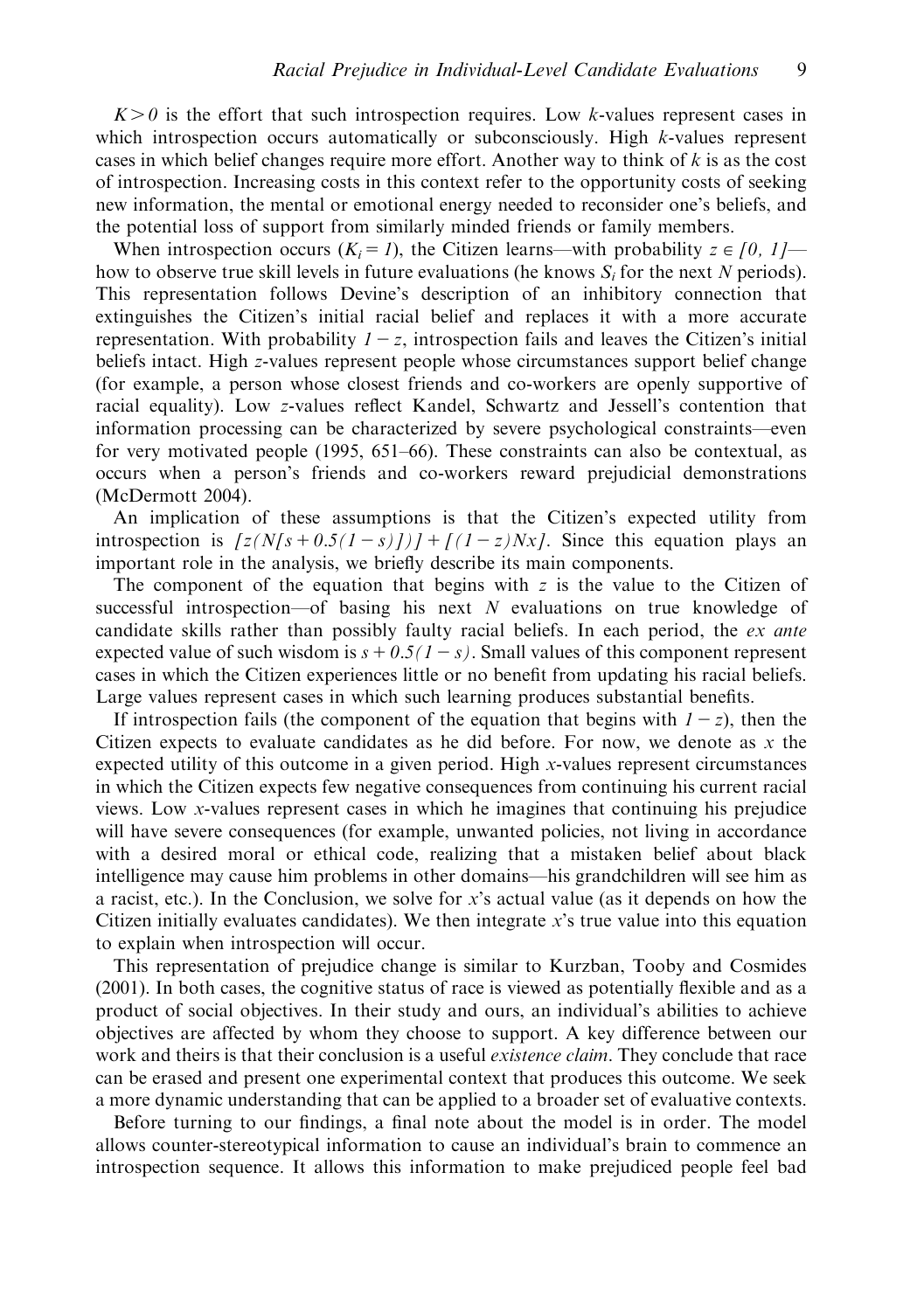(that is, experience lower utility), and allows such feelings to lead people to consider attempting to reduce their prejudice as a means of reducing future pain. In many respects, this is an ideal situation for reducing evaluative prejudice. But some people's lives are so disconnected from politics, or their views about race are so intertwined with other attitudes, that they would not connect any information about candidates or politics to their racial views or feel bad once any connection was made, and so on. Why model introspection as we have?

Our answer is that this design clarifies the applicability and relevance of various contact hypotheses to candidate evaluation. Our main finding is that prejudice change, even under the model's ideal circumstances, is far from easy. We identify numerous belief-context combinations in which prejudice reduction is unlikely or impossible. Of course, prejudice reduction would be no more likely in less ideal circumstances. Therefore, the model helps us establish that if various forms of contact are ever to reduce evaluative prejudice, more conditions must be satisfied than many studies currently cover.

## CONCLUSIONS AND IMPLICATIONS

We now derive conclusions about prejudice in candidate evaluations—specifically, when will the Citizen continue to evaluate black candidates unfavorably. The proofs offered below document that these conclusions are the unique logical consequence of the assumptions offered above. To identify key findings efficiently, we characterize the Citizen's decisions in two cases. In the first case, the Citizen knows  $s$  (the probability that the black candidate better achieves the Citizen's goals) and  $r$  (the probability that the messages he receives are accurate). In the second case, which is more complex conceptually, the Citizen has a false prior belief about s. Together, these cases clarify how and why racial prejudice persists in candidate evaluations—even when large amounts of information and counter-stereotypical feedback are available.

## Prejudice with Correct Beliefs about Race and Skill

In each period, the Citizen favors the candidate who offers the highest expected utility. But the Citizen may be uncertain about his information's accuracy  $(R_i)$  and the black candidate's relative skill level  $(S_i)$ . So his initial evaluation is based on his beliefs about these factors (r and s) and the content of the period's message,  $M_i$ . Proposition 1 is a preliminary result that establishes necessary and sufficient conditions for the Citizen to favor the black candidate initially.

- PROPOSITION 1: The Citizen initially favors the black candidate when " $M_i = 1 \& s \ge 1 r$ " or " $M_i = 0$  &  $s \geq r$ ."
- Proof: When the Citizen receives  $M_i = 1$ , he believes that this message came to him in one of two ways. With probability rs, the message is a true statement of  $S_i = 1$ . With probability  $(1 - r)(1 - s)$ , the message falsely portrays the less-skilled candidate as more skilled. Since the Citizen earns a utility of 1 for favoring a more-skilled black candidate and a utility of 0 for favoring a less-skilled black candidate, the expected utility of  $V_i = 1$  given  $M_i = 1$ , is  $rs/[rs + (1 - r)(1 - s)]$ . Since the utility of favoring the white candidate ( $V_i = 0$ ) is 0.5, the Citizen favors the black candidate when  $rs/(rs + (1 - r)(1 - s)) \ge 0.5$ , which is true  $\Leftrightarrow s \ge 1 - r$ .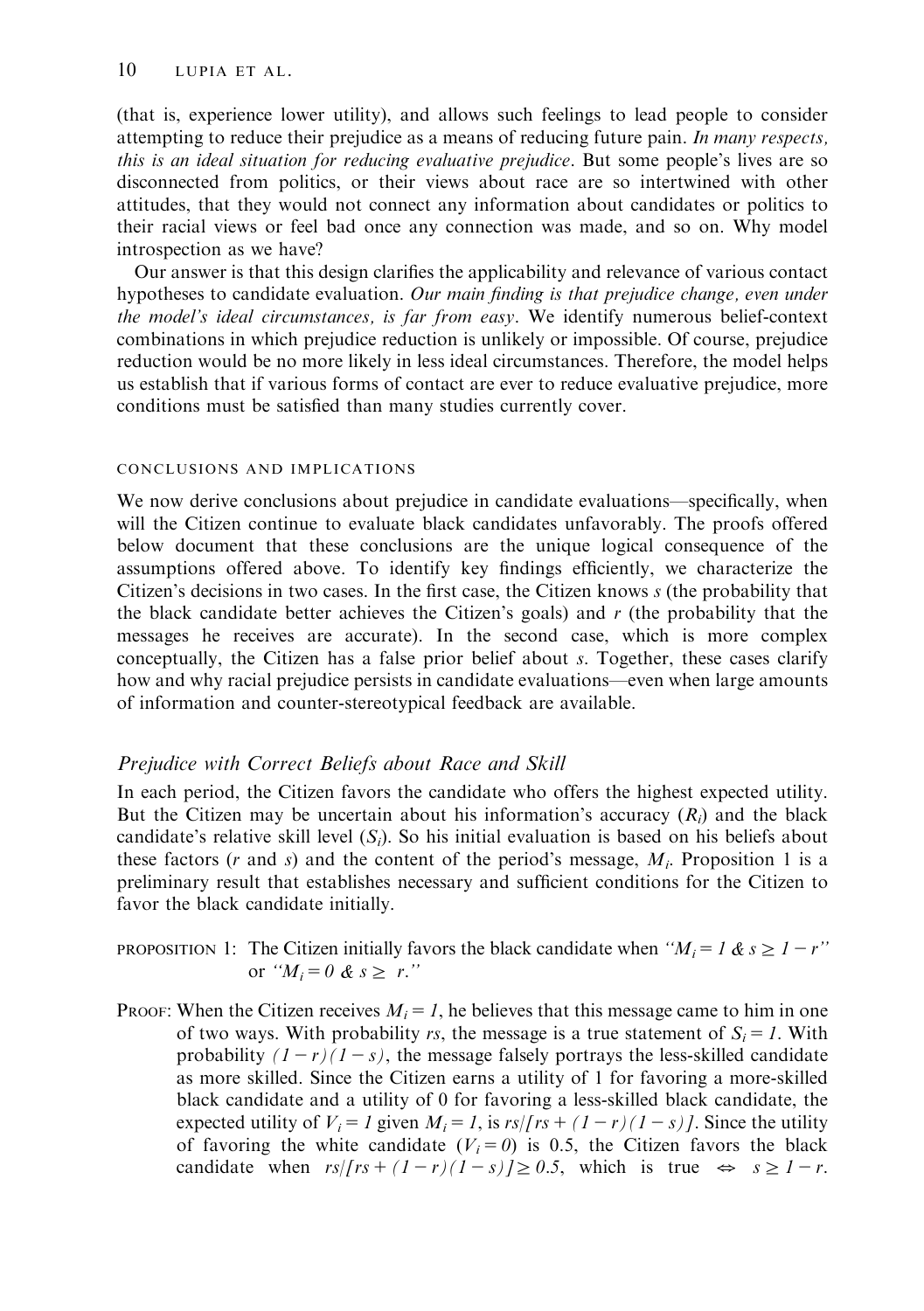<span id="page-11-0"></span>

Fig. 2. If the Citizen knows r and s, when will he favor the black candidate? Note: in the black area, the Citizen initially favors the black candidate. In the white area, the Citizen initially favors the white candidate. In the striped area, the message determines the Citizen's initial evaluation.

By similar logic, when  $M_i = 0$ , the Citizen favors the black candidate when  $[s(1 - r)]/[s(1 - r) + r(1 - s)] \ge 0.5$ , which is true  $\Leftrightarrow$   $s \ge r$ . *QED*.

Figure 2 depicts Proposition 1's implications. When the Citizen believes his information to be sufficiently accurate  $(r \text{ close to } 1)$ , his evaluation puts more weight on it. When  $r$  is close to  $0 \, (M_i)$  likely false), the Citizen acts against the advice. If the information is neither reliably true nor reliably false (as  $r$  approaches 0.5), the Citizen's evaluation depends more strongly on his prior belief (s).

Proposition 2 is a preliminary result that describes when introspection occurs. It states a necessary and sufficient condition for the Citizen to rethink his racial beliefs after receiving counter-stereotypical feedback  $(E_i = 1 \text{ and } V_i \neq S_i)$ .

PROPOSITION 2: The Citizen attempts to learn about skill iff  $zN(0.5(1 + s) - x) \ge k$ .

**PROOF:** The expected utility of introspection  $(K_i = 1)$  is  $[z(N[s + 0.5(1 - s)])/] +$  $[(1 - z)Nx] - k$ . The expected utility of  $K_i = 0$  is Nx. Hence, the Citizen seeks introspection when  $zN(0.5(1 + s) - x) \ge k$ . *QED*.

In short, prejudice change requires the Citizen to perceive positive net benefits from making an effort to learn more about race and skill. The role of  $N$  in this equation is worth noting. When confronted with triggering evidence of a mistaken evaluation, the Citizen may be reminded of his vulnerability to similar mistakes in the future.  $N$ represents an important aspect of the Citizen's beliefs about this vulnerability. Higher N-values are equivalent to the Citizen anticipating an increasing number of circumstances in which he can repeat his mistake and potentially benefit from introspection.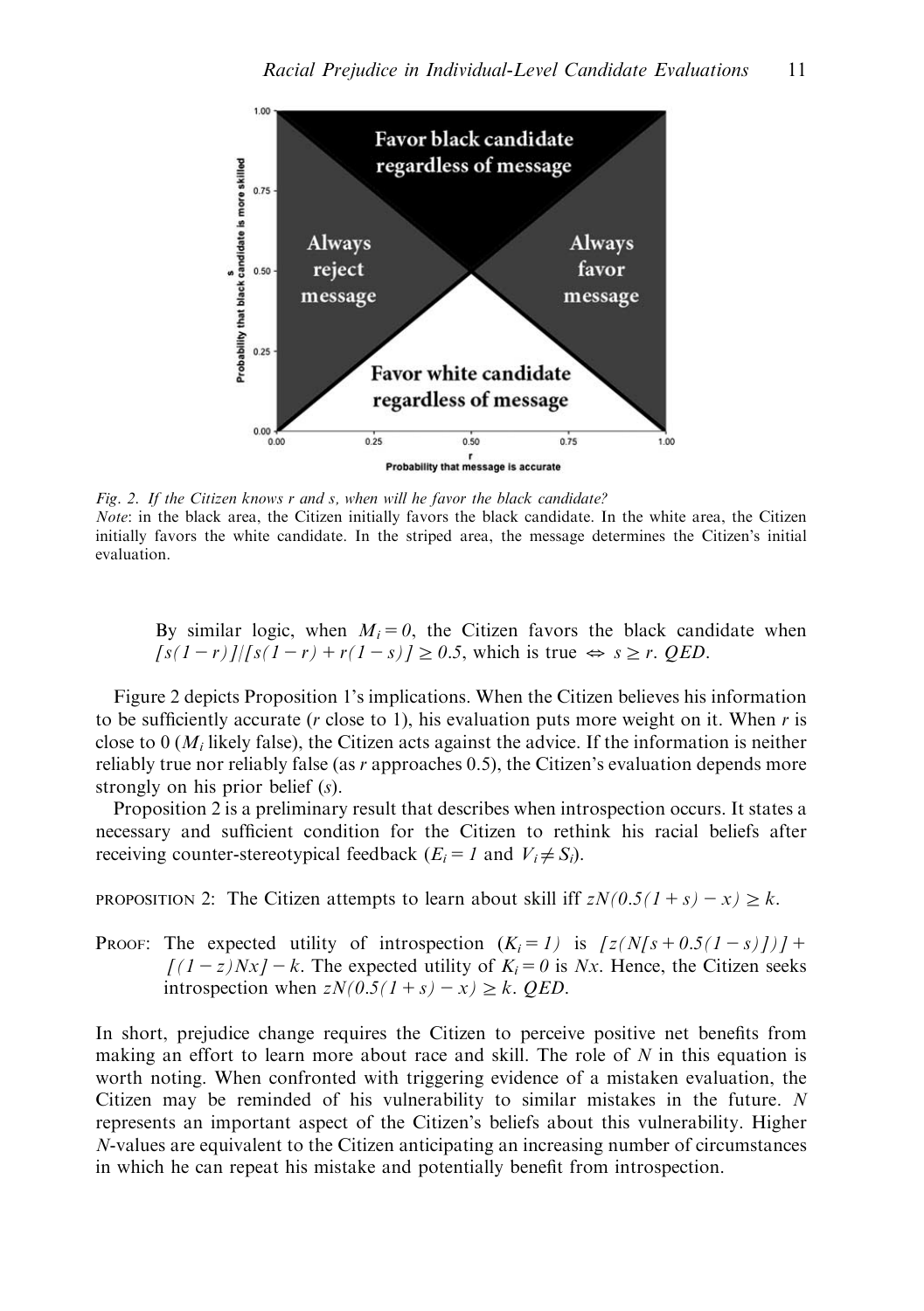<span id="page-12-0"></span>

Fig. 3. If the Citizen knows r and s, when will he attempt introspection? *Note:* the gray areas represent circumstances in which prejudice change is possible. Increasing cost  $(k)$ , decreasing the number of periods  $(N)$  or decreasing introspection success  $(z)$  makes prejudice change less likely.

Proposition 3 builds from Propositions 1 and 2, and is this section's main result. It states, for any situation that the model can describe, necessary conditions for prejudice change (a.k.a., necessary and sufficient conditions for introspection) when the Citizen knows r and has correct beliefs about s. The proof is in the appendix.

PROPOSITION 3: In any given period, prejudice change is possible if and only if  $E_i = 1$ ,  $S_i \neq V_i$  and one of the following four combinations of beliefs and contextual factors is satisfied:

- $s \ge max(r, 1 r)$  and  $k \le 0.5(1 s)Nz$
- $s < min(r, 1 r)$  and  $k \le 0.5sNz$
- $r > s \ge 1 r$  and  $k \le 0.5(1 r)Nz$
- $1 r > s \geq r$  and  $k \leq 0.5rNz$

Figure 3 depicts Proposition 3's main implication. The gray area in each of the figure's six boxes represents the conditions under which the Citizen will pursue introspection. The white area represents cases in which the Citizen will do no such thing. Moving from left to right in the figure corresponds to  $z$  or  $N$  decreasing, either of which reduces the expected benefit of introspection. Moving from top to bottom corresponds to higher values of  $k$ , which represents increasing introspection costs.

Hence, the likelihood that negative prejudice persists (that is, introspection is not attempted) is decreasing in the probability of success  $(z)$  and the number of occasions in which his prejudice might harm him in the future  $(N)$ . Moreover, if the Citizen believes that his contacts are relatively accurate and that mistakes (for example,  $E_i = I$  when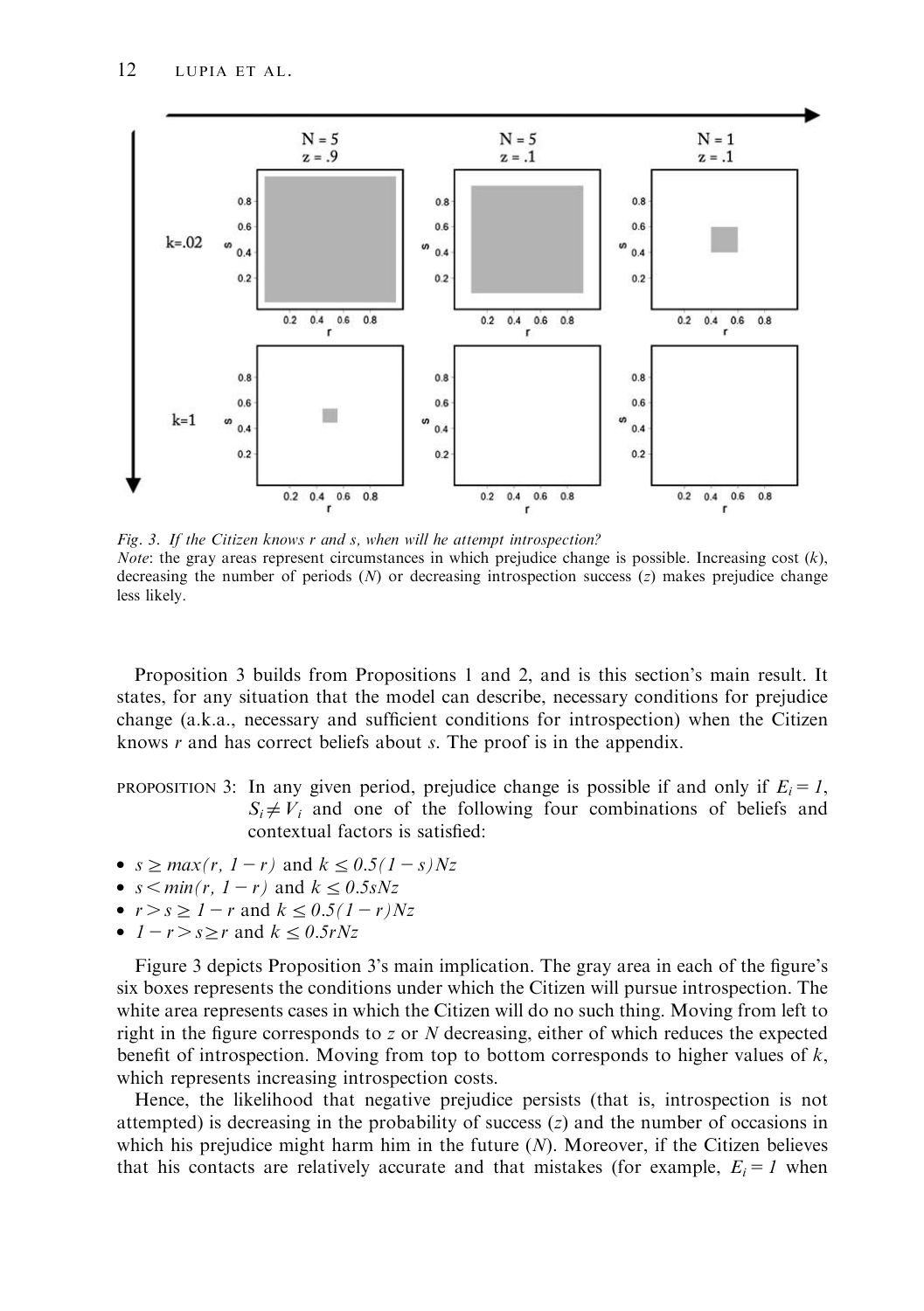$S_i = I$ ,  $V_i = 0$ ) are unlikely to be repeated (e low or N low or "s high and r not near 0.5"), then he is less likely to see introspection as worth pursuing. To this point, the results tell the story of how prejudice persists when the Citizen has correct prior beliefs s.

## Prejudice When the Citizen Underestimates Black Candidates

We now use Propositions 1–3 to tell a different—and, in many respects, more realistic story about racial prejudice in candidate evaluations. Above, the Citizen based decisions on accurate prior beliefs about race. Yet pernicious racial stereotypes are often inaccurate.

In this section, the Citizen begins with a false initial belief,  $f \leq s$ , about black candidates' skill levels. In other words, the Citizen initially and systematically underestimates black skill levels. Everything else in the model stays the same as before. Since this analysis reinterprets existing variables, rather than makes new variables, we can use the logic of Propositions 1–3 to characterize prejudice persistence when the Citizen underestimates blacks.

Proposition 3 implies that a false initial belief about black candidates is easiest to sustain when the Citizen regards the new information he receives as minimally reliable  $(r = 0.5)$  and he is either never triggered to recognize the negative effect that his prejudice has on his utility ( $e = 0$ ) or is never in a situation in which he believes that introspection would be beneficial. We now reinterpret Proposition 3 with  $f$  substituted for  $s$  and 0.5 substituted for r. We state this result as Proposition 4. The proof follows directly from the logic of Propositions 1–3.

PROPOSITION 4: If  $f < 0.5$  and  $r = 0.5$ , then the Citizen does not initially evaluate black candidates favorably and attempts to learn about skill if and only if  $k \le 0.5fNz$ . If  $e = 0$  or  $k \ge 0.5fNz$ , then the Citizen can sustain his prejudice indefinitely.

Here, the only evaluation strategy that the Citizen can rationalize is to always favor the white candidate, regardless of what contacts tell him. In each period, and over the course of N periods, the Citizen's utility of 0.5 per period from favoring whites is always higher than the utility he expects to receive from ever favoring a black candidate in any period.

If the Citizen never receives feedback about his evaluations (for example,  $e = 0$ ), then he can sustain this prejudice indefinitely.<sup>4</sup> Alternatively, if the Citizen does receive feedback, if his anti-black bias is sufficiently severe  $(f$  approaching  $0$ ) and if introspection requires much effort, the introspection will not be pursued (*f* nearing zero makes  $k \le 0.5fNz$  less likely.) In this situation, false beliefs about race trump true information about skill in the Citizen's evaluations.

What allows prejudice to persist in this *minimally informative* case? The answer is that the citizen is repeatedly unable to recognize, or unwilling to act upon, the negative personal impact of his anti-black prejudice. Since the Citizen incorrectly infers that introspection has little value, new information that could lead him to better understand the black candidate's skill level never challenges his initial belief in black inferiority.

[Figure 4](#page-14-0) depicts a similar dynamic. The top left image (from [Figure 2](#page-11-0)) shows the Citizen's initial evaluation when the Citizen knows s. The top right image shows when introspection occurs under [Figure 3'](#page-12-0)s most favorable conditions for that outcome.

<sup>&</sup>lt;sup>4</sup> Bullock ([2009\)](#page-18-0) offers a complementary explanation of how beliefs can fail to converge with reality after repeated exposure to new information.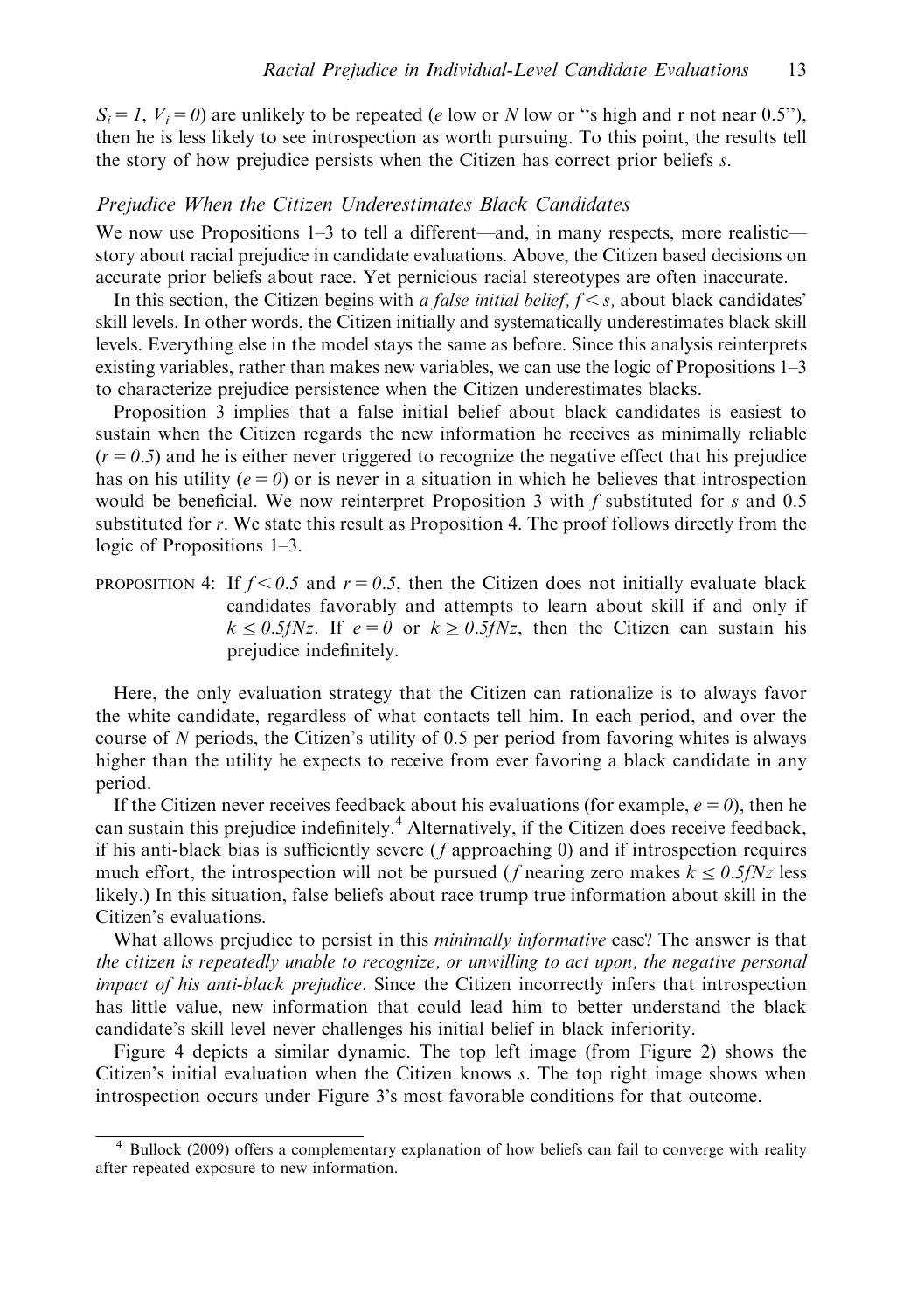<span id="page-14-0"></span>

Fig. 4. Underestimating black skills increases prejudice and decreases introspection *Note:* the false belief  $f < s$  reduces initial support for the black candidate and inhibits prejudice change. The left column shows this effect on the Citizen's initial evaluations. The right column shows this effect on introspection when  $k = 0.02$ ,  $N = 5$  and  $z = 0.9$ .

Moving south in Figure 4 shows how the Citizen's false initial beliefs affect both outcomes. Here, underestimation causes a rapid disappearance of the black area and a rapid expansion of the white area that represents initial evaluations. Underestimating black skill levels by 50 percent causes most of the black area to disappear. Hence black candidates are less likely to be favored.

Underestimation has a similar effect on introspection. For values of  $k$ , N and Z that facilitate prejudice change in [Figure 3,](#page-12-0) the figure shows how prior beliefs about race can eliminate almost all introspection. Furthermore, as  $f$  goes to zero (that is, the citizen ''knows'' that blacks are inferior), his rationale for ever favoring blacks or rethinking his prejudice disappears. This situation is consistent with Hochschild's (2001) finding that despite ostensibly having access to the same historical information about blacks, many citizens are able to sustain mistaken (and politically consequential) beliefs about blacks.

In sum, prejudice is reduced only if the Citizen is triggered to realize that his prejudice will lead him to make costly errors in the future. Such a citizen must also believe that changing his ways is worth it. Consider, by contrast, a Citizen who believes that the highly skilled black candidate he just observed is a "one-time thing" ( $f$  low when  $E_i = 1$  or N low regardless of  $e$ ). If this Citizen believes that this event will not occur again and he can continue his prejudice without suffering negative consequences, or if the Citizen believes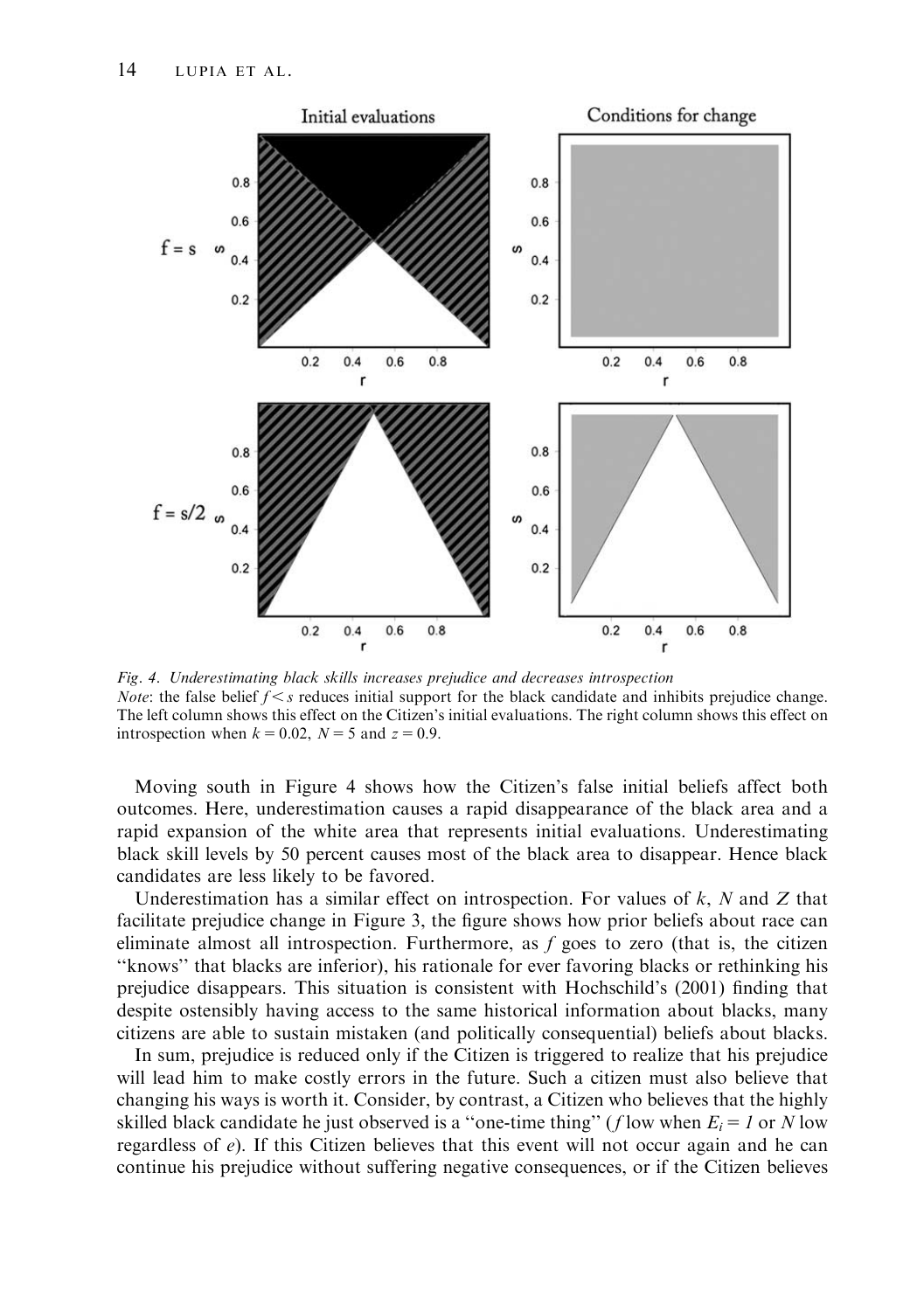<span id="page-15-0"></span>

Fig. 5. Focal implications for reducing evaluative prejudice

that he is incapable of change (low z) or that introspection is not worthwhile (low k or f extreme when r is near  $0.5$ ), then he can maintain his initial beliefs. The "one-time" observation will be ignored or mentally stored as an ''exception'' or ''subtype,'' and the Citizen will continue evaluating black candidates as he did before.<sup>5</sup>

Figure 5 summarizes the model's implications for prejudice change. The top row represents the set of conditions in which the Citizen knows the candidates' true abilities and makes color-blind decisions. Continued exposure to new information and counterstereotypical feedback does not change prejudice's previously non-existent role in subsequent evaluations.

The bottom row represents another set of conditions in which the Citizen has no reason to question his beliefs. Here, triggering information does not emerge or introspection is not pursued due to high costs or beliefs that it is not worthwhile. So, if he begins with prejudice, it will persist—even if a series of contacts offers contradictory evidence.

The middle row represents the conditions under which prejudice change can occur. Here, a Citizen may start with prejudice, but because he receives counter-stereotypical feedback, he can realize that his prejudice will reduce his future utility. The question then becomes whether the Citizen pursues introspection. Only the middle row's right side represents the conditions for introspection to occur. Here, the Citizen's counter-stereotypical observation leads him to realize that introspection can help him increase his future utility. In other words, if  $k = 0$  and  $z = 1$ , then "mere exposure" to a counter-stereotypical stimulus ( $E_i = 1$  when  $V_i = 0$  and  $S_i = I$ ) would be sufficient to reduce evaluative prejudice (Zajonc [1968\)](#page-20-0). However, as the situation diverges from this ideal, mere exposure is no longer sufficient to produce this effect.

<sup>&</sup>lt;sup>5</sup> "Subtyping occurs when perceivers respond to members of a target group... by seeing them as exceptions to the rule and placing them in a separate subcategory'' (Richards and Hewstone [2001,](#page-20-0) 51). A subtyping Citizen maintains his prejudice by categorizing a counter-stereotypical candidate as ''not really black.''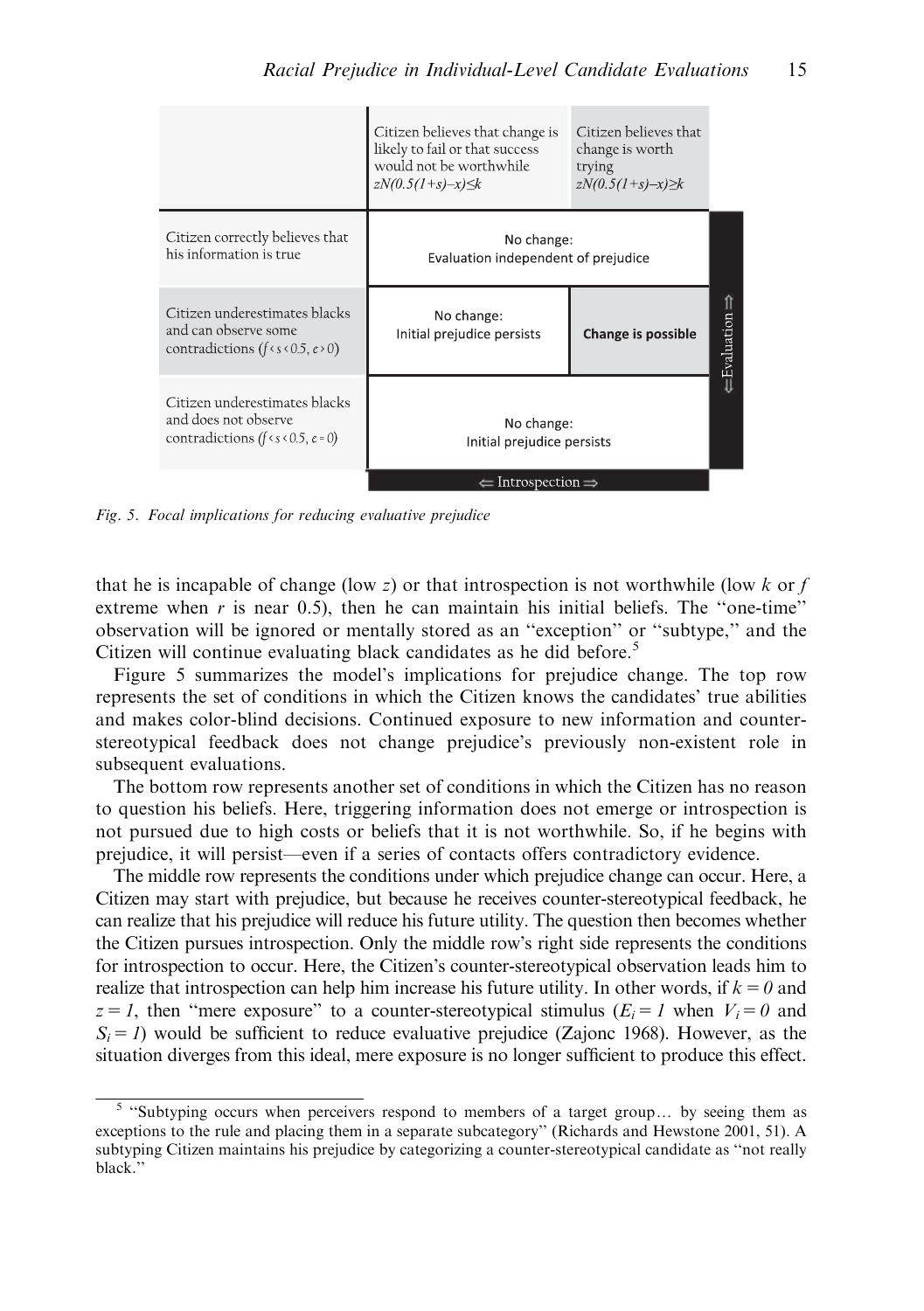Now consider [Figure 5](#page-15-0) as a whole and think about how unlikely it is that some people will find themselves in the small part of the table where new information reduces prejudice. This view suggests that the conditions required for new information to reduce evaluative prejudice will not be easily satisfied for a number of citizens. Hence, our work suggests a different way to understand how new information changes the role of prejudice in candidate evaluations. We find that conditional relationships between the quality of a person's information and their motivation to process such information (which is increasing in the N and the difference between s and  $f$ ) are essential parts of the process.

For example, if citizens observe that city government provides critical services effectively under a black mayor, this can be equivalent to receiving feedback of the form  $E_i = 1$  when  $S_i = 1$ . Such feedback gives citizens a trigger for basing subsequent evaluations more on skill and less on race. The question remains ''When will citizens pursue that opportunity?'' The model clarifies these conditions. If the observations represent outcomes that will continue to be of high value to the citizen (for example, a person who is very dependent on critical services; a.k.a. N high), and if the citizen can tie these observations to a more accurate understanding of the relationship between race and skill (low  $k$ , high  $z$ ), then the conditions for reduced evaluative prejudice are present. By contrast, when a citizen's context fails to provide such information ( $e = 0$ ) or if their context does not reward rethinking their evaluations (for example, a person who does not need city services), then prejudiced citizens are likely to continue using race as a proxy for skill in subsequent evaluations.

[Figure 5'](#page-15-0)s conditions also explain differences in previous experimental claims. For example, in Kurzban, Tooby and Cosmides' ([2001](#page-19-0)) experiments, subjects have access to reliable information about race's irrelevance to their political objectives. The researchers created a circumstance in which counter-stereotypical evidence is easy to observe and incentives to update beliefs are strong. Indeed, many empirical claims of the form ''contact reduces prejudice'' are based (explicitly or implicitly) on the assumption that counter-stereotypical feedback is easily observed  $(e = 1)$ , that introspection is always pursued  $\left(\frac{zN(0.5(1+s)-x)}{2k}\right)$  and that processing of such information is always effective  $(z = 1)$ . One could argue that Sinclair and Kunda's subjects, by contrast, are never confronted with a situation that helps them understand the harm that follows from their racially prejudiced responses. They are given no feedback or motive to reconsider their opinion of the black authority figure. In such cases, the trigger required for belief change does not emerge. The conditions for introspection are not met, and contact does not reduce prejudice.

### DISCUSSION

In sum, the following conditions are necessary for prejudice to decrease in subsequent evaluations. First, a person's brain must associate their prejudice with adverse effects  $(E_i = 1$  when  $S_i \neq V_i$ ). Second, change requires *sufficient motivation* (satisfaction of Proposition 2's conditions). In other words, it requires the belief that continuing to act on the prejudice will cause additional harm in the future (high  $N$ , low x), that an attempt to change a prejudice will improve consequences about which he cares (high  $z$ ) and that the net benefit of such an attempt is positive  $(k \text{ low relative to specific combinations})$ of s (or f), r, N and z).

Stating matters in this way provides a unique complement to Allport's claim that contact reduces prejudice only in the presence of equal status among groups, common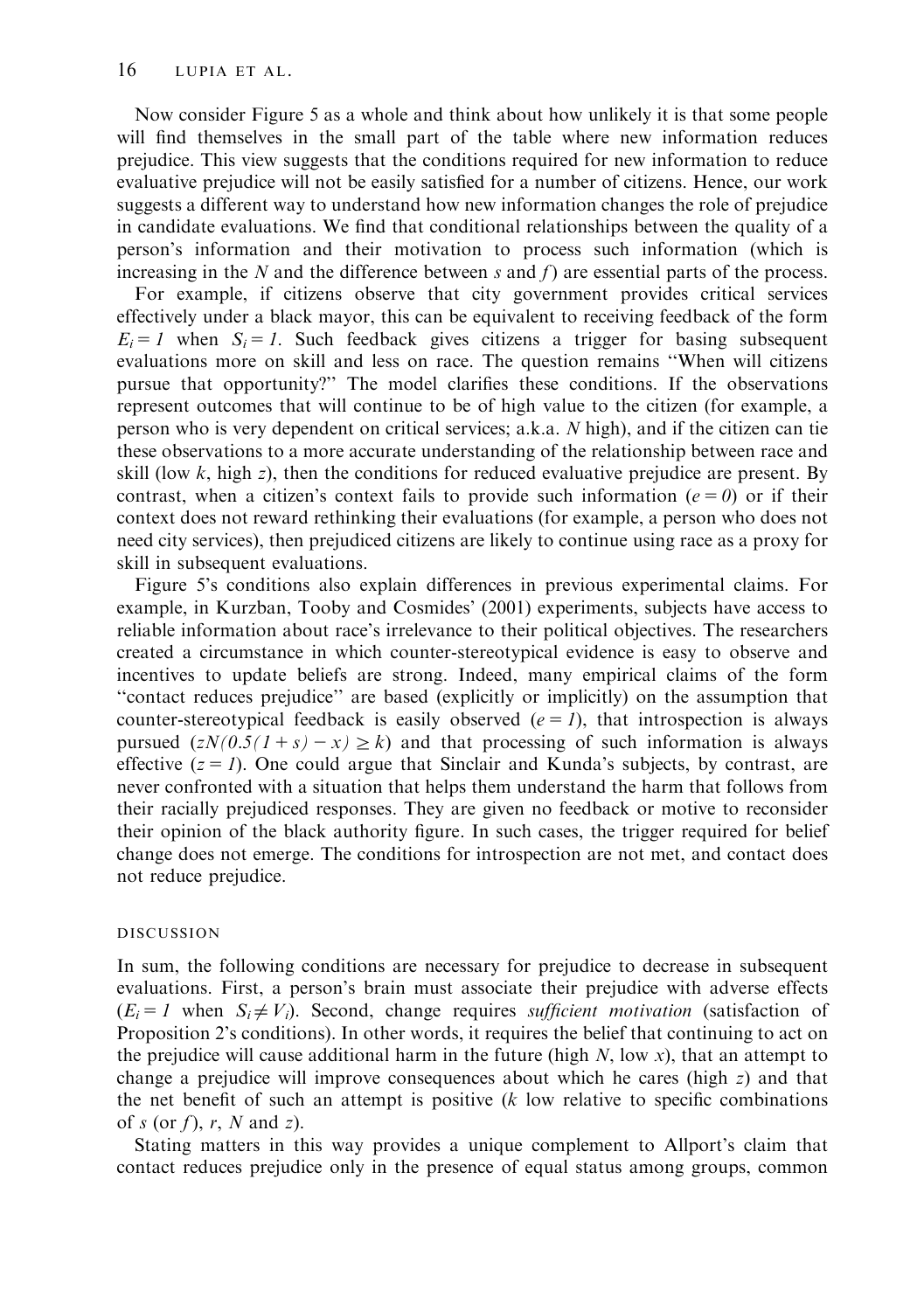goals, acquaintance potential and the support of authority. Like Pettigrew, we conclude that Allport's conditions are not necessary to reduce prejudice. But our model allows us to go further. We can now relate Allport's conditions to logically defensible requirements for new information, such as that supplied by intergroup contact, to reduce evaluative prejudice. Specifically, when equal status and common goals correspond to increasing the reliability of a contact's information, they increase  $r$ . When acquaintance potential corresponds to more imagined interactions with black candidates, it increases  $N$ . When ''support of authority'' makes counter-stereotypical feedback more likely and empowers introspection to change beliefs, it increases z. To the extent that these analogies are accurate, Propositions 3 and 4 clarify when each of Allport's conditions reduce prejudice. In cases where these associations are not present, Allport's conditions are not necessary for contact to reduce prejudice. So if having an African-American president leads people to realize that a previous belief about black competence is not only mistaken, but also personally costly (that is, a citizen realizes that some of the decisions he makes cause outcomes that are bad for him), and if the same people's circumstances provide incentives to change their views and tangible support for doing so, then the presence of a black incumbent can reduce prejudice in subsequent evaluations. Without this combination of circumstances, prejudice will remain.

With that outcome in mind, a key assumption in the model pertains to the Citizen's beliefs about his information. When the Citizen's information is sufficiently reliable, he can simply follow its content and always favor high-skilled candidates. What allows the Citizen's prejudice to persist in the model is low-quality information (r near 0.5), isolation from counter-stereotypical feedback (e low) or his belief that introspection is not beneficial (Proposition 3's conditions are not satisfied).

We believe that this circumstance helps explain why racial prejudice persists in many evaluative contexts. Consider, for example, that the increasingly partisan televised media environment (for example, the rise of Fox News as a conservative-leaning cable news outlet and the evolution of MSNBC as a liberal-leaning counterpart) and the proliferation of narrowly targeted political websites that allow people to attend only to information that is offered by people who share their beliefs and values (Darmofal [2005;](#page-18-0) Iyengar and Hahn [2009](#page-19-0)). People who at one time might have been exposed to counter-stereotypical information about a black candidate by turning on the television and seeing that the only viewing option was the nightly news now have many entertainment options that avoid such depictions altogether (Prior [2007](#page-20-0)). People have more discretion over what racial information they do (and do not) observe than in the pre-cable era. At the same time, continuing segregation in neighborhoods and workplaces (see, for example, Mutz [2002\)](#page-19-0) can also prevent people from being exposed to other racial views even when they are not in front of a screen. For such people, context can reinforce prejudice. As Swain ([2002](#page-20-0), 35) describes:

There is real danger, I believe, when like-minded people get together and discuss only among themselves issues about which they care deeply that cannot be discussed in open forums. Such discussions are certain to lead to one sided and distorted conversations that in the context of race will inevitably enhance racial polarization and political extremism.

In such situations, citizens are less likely to see counter-stereotypical evidence or have reason to believe that introspection about such matters will increase their future utility.

We continue by discussing pro-black prejudice. The model's logic can also clarify the effect of a black incumbent on citizens who hold pro-black stereotypes. Consider, for example, citizens who find a special source of pride in the idea that a person with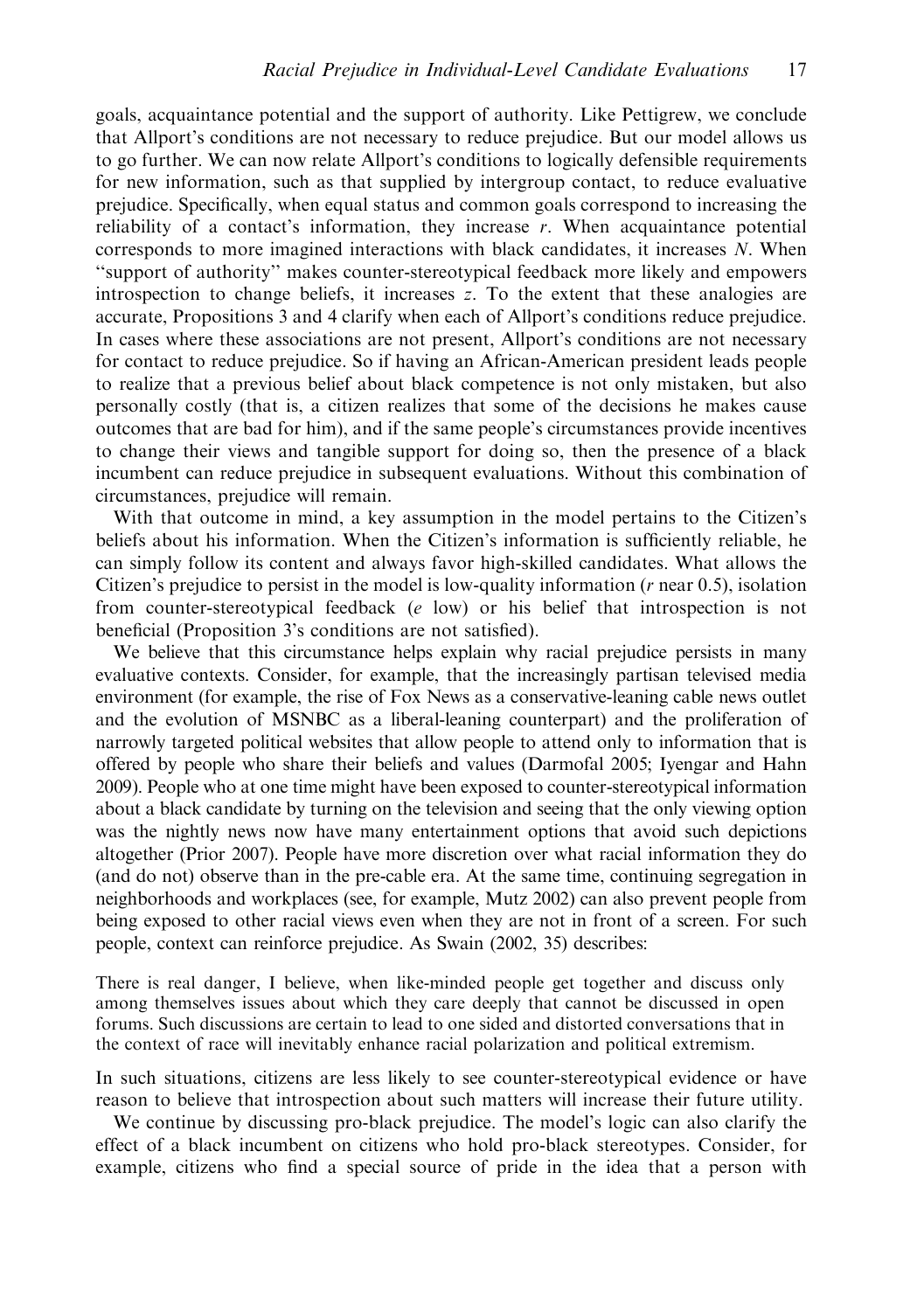<span id="page-18-0"></span>substantial African heritage leads the world's most powerful nation (Hunt and Wilson [2009](#page-19-0)). There are households in which the racial aspect of Barack Obama's presidency is used as a means to encourage young people that great futures are possible. Using the logic derived above, people who begin with a pro-black stereotype may not rigorously process new information about a black candidate that counters their pro-black prejudice. Unless they are confronted with a situation in which it seems worthwhile to stop substituting these racial beliefs for knowledge about skill, we should not expect their evaluative prejudice to change. This type of effect is evident in research demonstrating that racial liberals were more supportive of Obama in his 2008 election bid than they were of previous Democratic candidates for president, and similarly more supportive in terms of presidential approval following his election, even in comparison to like-minded congressional Democrats (Tesler and Sears [2010\)](#page-20-0).

Returning to the topic of negative prejudice, we note that prejudice continues to affect candidate evaluations (Piston [2010](#page-20-0)). Negatively prejudiced persons may be exposed to positive information about black candidates that can challenge their stereotypes. Our work implies that how citizens react at such moments is not only a function of their prior racial beliefs, but also of how their context affects the costs and benefits of rethinking such beliefs. At the time of his 2008 election, numerous studies documented associations between implicit and explicit forms of racial prejudice and vote intention for Barack Obama (Greenwald et al. [2009](#page-19-0); Knowles, Lowery and Schaumberg [2010](#page-19-0); Payne et al. [2010](#page-19-0)). Thereafter, other studies associated racial prejudice with reactions to numerous policies associated with President Obama (Dovidio et al. 2011; Kaiser et al. [2009](#page-19-0); Knowles, Lowery and Schaumberg [2010;](#page-19-0) Tesler and Sears [2010](#page-20-0)).

So, to achieve the future that Thernstrom described, in which ''the color of your skin'' does not affect how people evaluate a political candidate, will require much more than one (or even a series of) black presidents. It also requires that people have the means of experiencing the harm that their prejudice causes as well as the ability and motivation to process relevant information in prejudice-reducing ways. As a result, we contend that prejudice change is possible, but in a narrower set of circumstances than many previous studies have indicated.

#### REFERENCES

Allport, Gordon W. 1954. The Nature of Prejudice. Reading, MA: Addison-Wesley.

- Bullock, John. 2009. 'Partisan Bias and the Bayesian Ideal in the Study of Public Opinion'. The Journal of Politics 71:1109–24.
- Darmofal, David. 2005. 'Elite Cues and Citizen Disagreement with Expert Opinion'. Political Research Quarterly 58:381–95.
- Devine, Patricia G. 1989. 'Stereotypes and Prejudice: Their Automatic and Controlled Components'. Journal of Personality and Social Psychology 56:5–18.
- Dienstbier, Richard A. 1970. 'Positive and Negative Prejudice: Interactions of Prejudice with Race and Social Desirability'. Journal of Personality 38:198–215.
- Dovidio, John F., Samuel L. Gaertner, Tamar Saguy, and Eric Hehman. 2011. 'Obama's Potential to Transform the Racial Attitudes of White Americans'. In Gregory S. Parks and Matthew W. Hughey (eds), The Obamas and a Post-Racial America. New York: Oxford University Press, 245–62.
- Eagly, Alice H., and Amanda B. Diekman. 2005. 'What is the Problem? Prejudice as an Attitude-in-Context'. In John F. Dovidio, Peter Glick, and Laurie A. Rudman (eds), On The Nature of Prejudice, Fifty Years After Allport, 19–35. Malden, MA: Blackwell.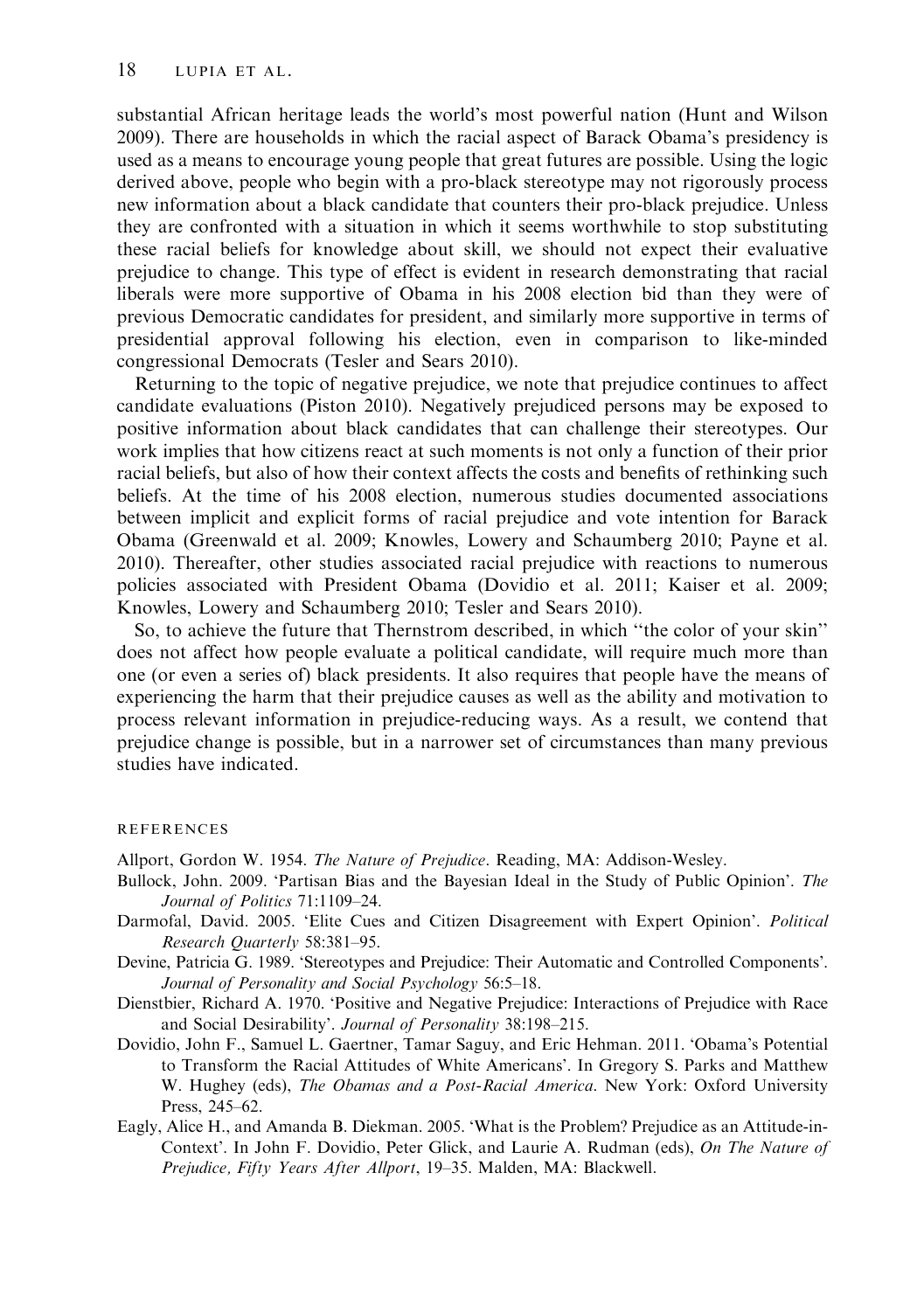- <span id="page-19-0"></span>Fiske, Susan T. 1998. 'Stereotyping, Prejudice, and Discrimination'. In Daniel T. Gilbert, Susan T. Fiske, and Gardner Lindzey (eds), The Handbook of Social Psychology, 4th ed., 357–411. Boston, MA: McGraw-Hill.
- Gaertner, Samuel L., and John F. Dovidio. 1986. 'The Aversive Form of Racism'. In John F. Dovidio and Samuel L. Gaertner (eds), Prejudice, Discrimination, and Racism, 61–89. San Diego, CA: Academic Press.
- Greenwald, Anthony G., Colin Tucker Smith, N. Sriram, Yoav Bar Anan, and Brian A. Nosek. 2009. 'Implicit Race Attitudes Predicted Vote in the 2008 US Presidential Election'. Analyses of Social Issues and Public Policy 9(1):241–53.
- Hajnal, Zoltan L. 2001. 'White Residents, Black Incumbents, and a Declining Racial Divide'. American Political Science Review 95(3):603–17.
- 2007. Changing Attitudes toward Black Political Leadership. New York: Cambridge University Press.
- Hochschild, Jennifer. 2001. 'Where You Should Stand Depends on What You See: Connections Among Values, Perceptions of Fact, and Political Prescriptions'. In James H. Kuklinski (ed.), Citizens and Politics: Perspectives from Political Psychology. New York: Cambridge University Press.
- Holland, John H., Keith J. Holyoak, Richard E. Nisbett, and Paul R. Thagard. 1986. Induction: Processes of Inference, Learning, and Discovery. Cambridge, MA: MIT Press.
- Hunt, Matthew O., and David C. Wilson. 2009. 'Race/Ethnicity, Perceived Discrimination, and Beliefs about the Meaning of an Obama Presidency'. Du Bois Review 6:1-19.
- Hutchings, Vincent L. 2009. 'Change or More of the Same: Evaluating Racial Policy Preferences in the Obama Era'. Public Opinion Quarterly 73:917–42.
- Hutchings, Vincent L., and Nicholas A. Valentino. 2004. 'The Centrality of Race in American Politics'. Annual Review of Political Science 7:383–408.
- Iyengar, Shanto, and Kyu H. Hahn. 2009. 'Red Media, Blue Media: Evidence of Ideological Selectivity in Media Use'. Journal of Communication 59:19–39.
- Kaiser, Cheryl R., Benjamin J. Drury, Kerry E. Spalding, Sapna Cheryan, and Laurie T. O'Brien. 2009. 'The Ironic Consequences of Obama's Election: Decreased Support for Social Justice'. Journal of Experimental Social Psychology 45:556–9.
- Kandel, Eric R., James H. Schwartz, and Thomas M. Jessell. 1995. Essentials of Neural Science and Behavior. Norwalk, CT: Appleton and Lange.
- Kawakami, Kerry, Elizabeth Dunn, Francine Karmali, and John F. Dovidio. 2009. 'Mispredicting Affective and Behavioral Responses to Racism'. Science 323:276–8.
- Kinder, Donald R. 1998. 'Opinion and Action in the Realm of Politics'. In Daniel Gilbert, Susan Fiske, and Gardner Linzey (eds), Handbook of Social Psychology, 778-867. New York: McGraw-Hill.
- Knowles, Eric D., Brian S. Lowery, and Rebecca L. Schaumberg. 2010. 'Racial Prejudice Predicts Opposition to Obama and his Health Care Reform Plan'. Journal of Experimental Social Psychology 46(2):420–3.
- Kuklinski, James H., and Norman L. Hurley. 1994. 'On Hearing and Interpreting Political Messages: A Cautionary Tale of Citizen Cue-Taking'. Journal of Politics 56:729–51.
- Kurzban, Robert, John Tooby, and Leda Cosmides. 2001. 'Can Race Be Erased? Coalitional Computation and Social Categorization'. Proceedings of the National Academy of Science 98:15387–92.
- McDermott, Rose. 2004. 'The Feeling of Rationality: The Meaning of Neuroscientific Advances for Political Science'. Perspectives on Politics 2:691–706.
- Mutz, Diana C. 2002. 'Cross-Cutting Social Networks: Testing Democratic Theory in Practice'. American Political Science Review 96:111–26.
- Paluck, Elizabeth Levy, and Donald P. Green. 2009. 'Prejudice Reduction: What Works? A Review and Assessment of Research and Practice'. Annual Review of Psychology 60:339–67.
- Payne, B. Keith, Jon A. Krosnick, Josh Pasek, Yphtach Lelkes, Omair Akhtar, and Trevor Tompson. 2010. 'Implicit and Explicit Prejudice in the 2008 American Presidential Election'. Journal of Experimental Social Psychology 46(2):367–74.